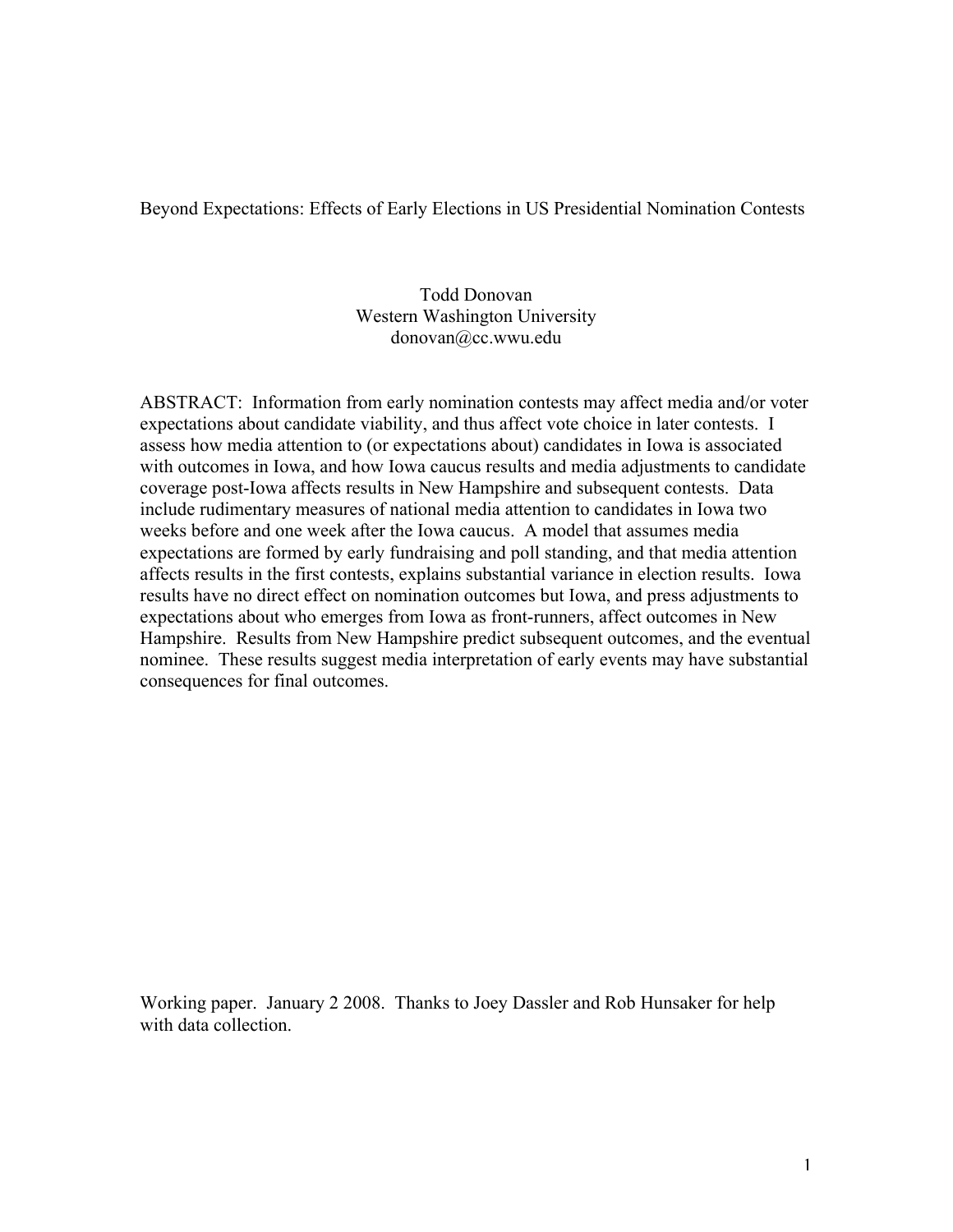What kind of place is Expectations? inquired Milo…. Good question, good question, exclaimed the Whether Man. Expectations is the place you must always go to before you get to go where you are going. Of course, some people never go beyond Expectations, but my job is to hurry them along whether they like it or not.

### Norton Juster, *The Phantom Tollbooth*

This paper explores how results from Iowa may affect outcomes in subsequent nomination contests. I suggest that how Iowa 'matters' may be determined, at least in part, by how voters and news media assess whether or not candidates met or exceeded expectations there. Using an analogy from the children's book quoted above, news media are assumed to play the role of Juster's 'Whether Man,' assessing whether or not results from Iowa merit directing greater or lesser attention to a candidate. Elections in later states are affected if voters there form evaluations based on information from Iowa. The analysis makes use of aggregate data to test assumptions based on individual-level behavior, so interpretations based on these results should be treated with caution. That said, analysis of aggregate data suggest Iowa results and media flow from Iowa affect results in New Hampshire, and that New Hampshire predicts the eventual nominees.

The American presidential nomination contests are rather unique in that they make use of a sequential election process where voters participating in latter contests have information about the results of earlier contests. The potential effects that this sequential voting has on information used by voters has been recognized, and a theory of sequential voting associated with this process has been developed and tested with laboratory experiments (Morton and Williams 2001). These elections are also characterized by the fact that they are intra-partisan, or de facto non-partisan contests.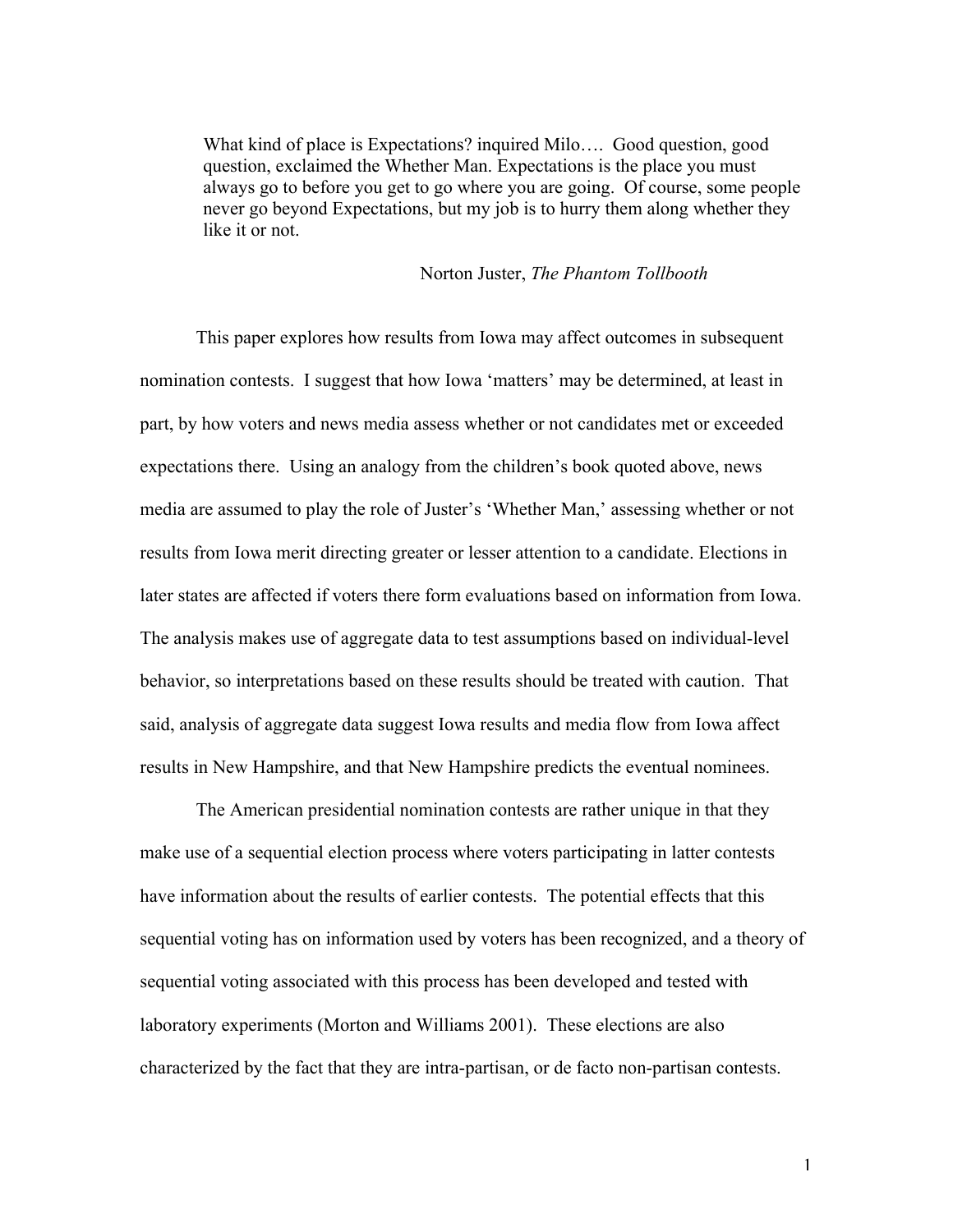Thus, voters are selecting from a number of candidates within a party.<sup>1</sup> This lowers the range of policy differentiation across candidates for voters to assess (relative to a partisan contest), and removes major decision cues. Nomination contests with no incumbent remove the two dominant vote cues (party and incumbency) that voters regularly rely upon in candidate contests. Presidential nomination elections may thus be seen as a relatively low information multi-candidate choice setting where voters must rely upon readily available cues<sup>2</sup> to when making decisions (e.g. Lupia 1994; McDermott 1997, 1998).

Furthermore, scholars have recognized that choices in presidential nomination contests and other electoral settings may be affected by preferences for candidates (based either on policies or general likeability), and by expectations about a candidate's chances of success. Voters and donors may assess candidates in terms of expectations about their prospects for winning the nomination, their prospects for being elected in November, or both (e.g. Abramowitz 1989; Abramson et al 1992; Mutz 1995). There is also a rich, cross-national literature that provides evidence that expectations about viability are used in 'strategic' or 'sophisticated' voting in many multi-party (multi-candidate) choice settings (for a review see Cox 1997).

For example, we have evidence from elections in Canada, Great Britain, New Zealand, Japan and elsewhere that some voters may defect from their most preferred choice and vote for a lower ranked option if they expect that their first option has little

<sup>&</sup>lt;sup>1</sup> In a few states, some voters have the initial decision of opting to participate in one of the two major parties contests. For most voters in most states, however, this is not an option.

 $2<sup>2</sup>$  In ballot measure voting, cues may be endorsements and information about proponents and opponents of a measure. Race, gender, and "association with salient politician and social groups" may also serve as cues in candidate contests.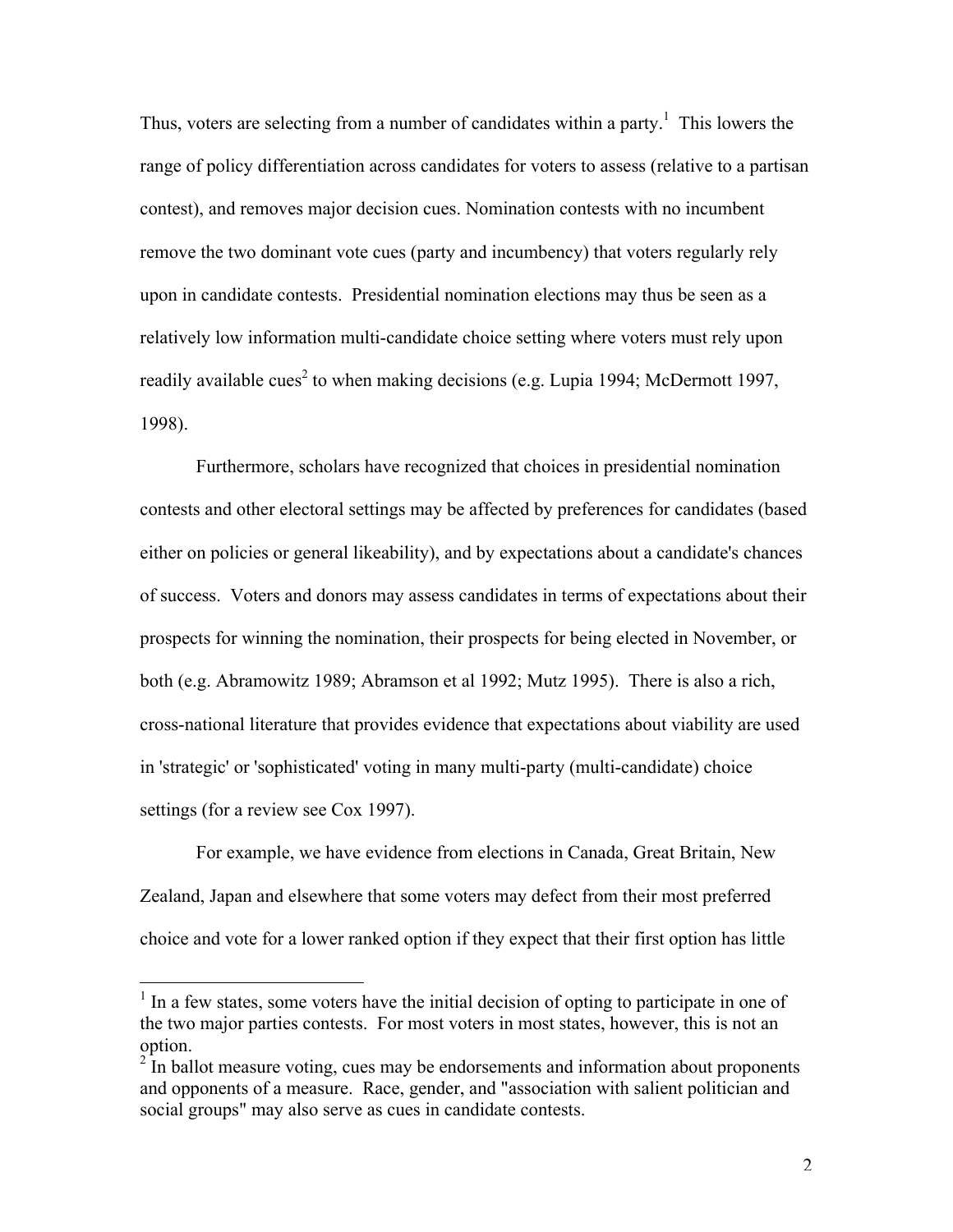chance of winning (Cain 1978; Blais and Nadeau 1996; Karp et al 2002; Reed 2002). One causal mechanism driving this is voter response to information about a candidate's electoral prospects. This can come in the form of information about a party's historic strength in an electoral district, information about candidate standing in recent opinion polls, or other sources. Some voters are know to adjust vote intentions strategically in response to information from opinion polls (Bowler and Lanoue 1992; Johnston et al 1992), and to gravitate toward front-running candidates in response to opinion polls (a "bandwagon effect"). Supporters of candidates / parties at the margins of viability may be particularly attentive to, and responsive to, information about viability from opinion polls (McAllister and Studlar 1991). Voters also utilize information from early electoral events in sequential nomination contests and adjust their voting intentions in response to changes in perceptions of viability (Abramson et al 1992; Bartels 1985).<sup>3</sup>

Strategic voting and 'bandwagon' effects are likely to be part (a potentially small part) of a broader phenomena referred to as momentum - the process where candidates are advantaged because they are perceived to be leading or gaining ground. Scholars are divided as to what momentum 'means', and about whether voter support based on momentum reflects rational or irrational behavior (Mutz 1997; Bartels 1988; Brady and Johnston 1987). Mutz (1997) uses experiments to show that a large part of momentum may be due to voters learning more about candidates (more than just changing expectations about their electoral prospects). In a real world setting, a primary conduit of such information is likely to be mass media.

 $\overline{a}$ 

<sup>&</sup>lt;sup>3</sup> Bartels (1985) demonstrates that candidate preferences are strongly projected onto expectations, so the relationship is reciprocal; and that the effects of expectations depend on whether a contest is close or not.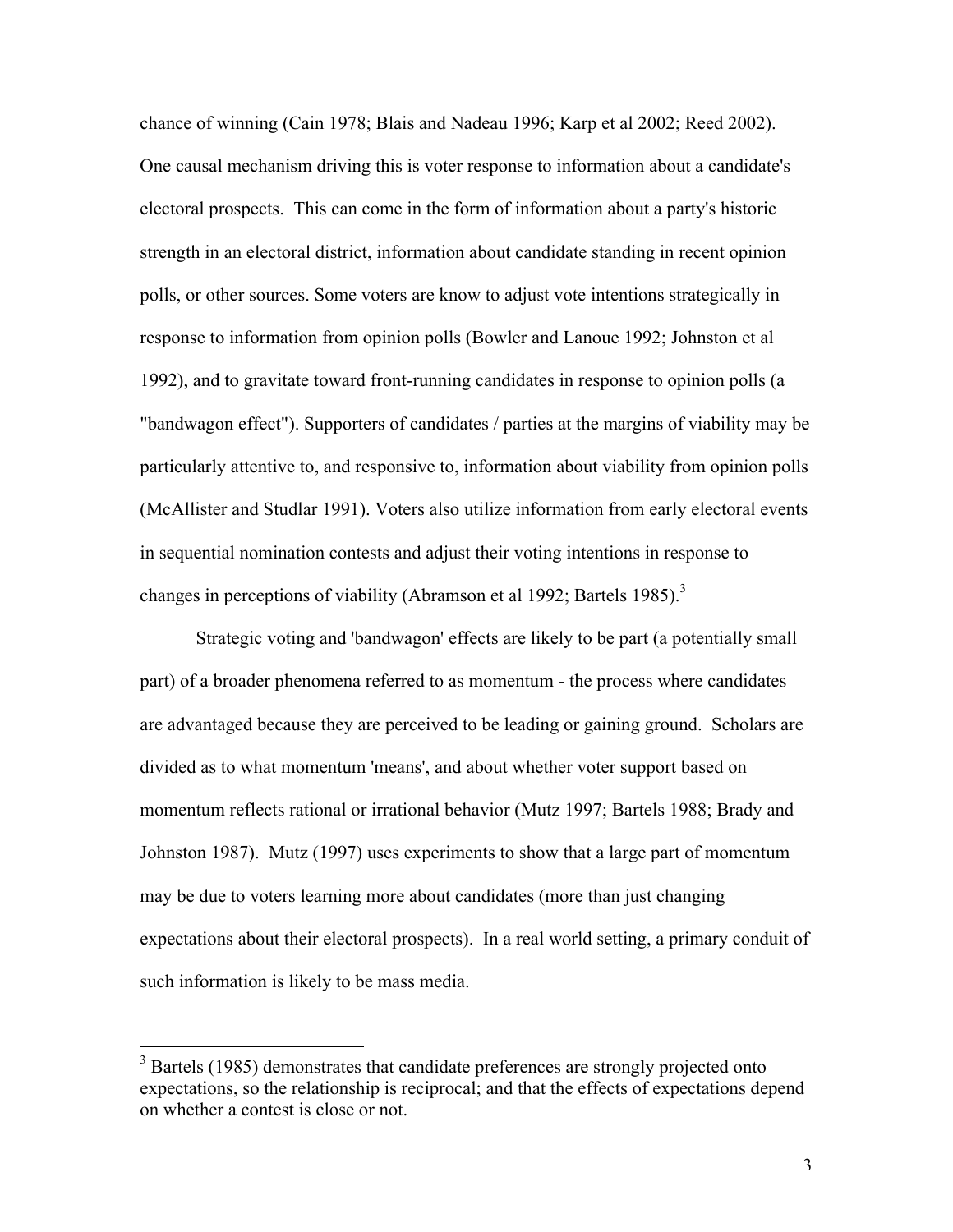#### Early Voting and Expectations

 $\overline{a}$ 

These strands of literature allow us to understand how, and why, early election events may have important effects on the final outcomes in presidential nomination contests. Specifically, how (and why) does the Iowa caucuses and New Hampshire primary affect the series of results in a sequential nomination process, even when these two earliest states play a trivial role in allocating the convention delegates who formally select the party nominees? Put differently, how do early events in small states contribute to candidate momentum in sequential nomination contests?

I propose a model of outcomes where early events "matter," in part, because news about outcomes in these states may serve as a major source of information about candidate viability in a relatively low information choice setting.<sup>4</sup> Early nomination events receive disproportionate media attention (relative to their share of delegates), and much of that media attention relates to expectations about a candidate's performance in early contests. The former claim here is uncontroversial, and the latter has been noted elsewhere (Brady and Johnston 1987). In this model, the role of the media can be seen as somewhat analogous to the process where share market analysts set corporate earnings expectations. In share markets, when a firm exceeds its earnings expectations, its share price may rise. If it fails to meet expectations, its share price may fall. This model also grants the media substantial discretion in setting and adjusting expectations. Reporters, editors, and pundits define the criteria for determining whether a candidate scored an

<sup>&</sup>lt;sup>4</sup> As an extreme example, a CNN poll found that the average New Hampshire respondent reported hearing Howard Dean's post-Iowa 'scream' speech 9 (?) times before voting in their 2004 primary.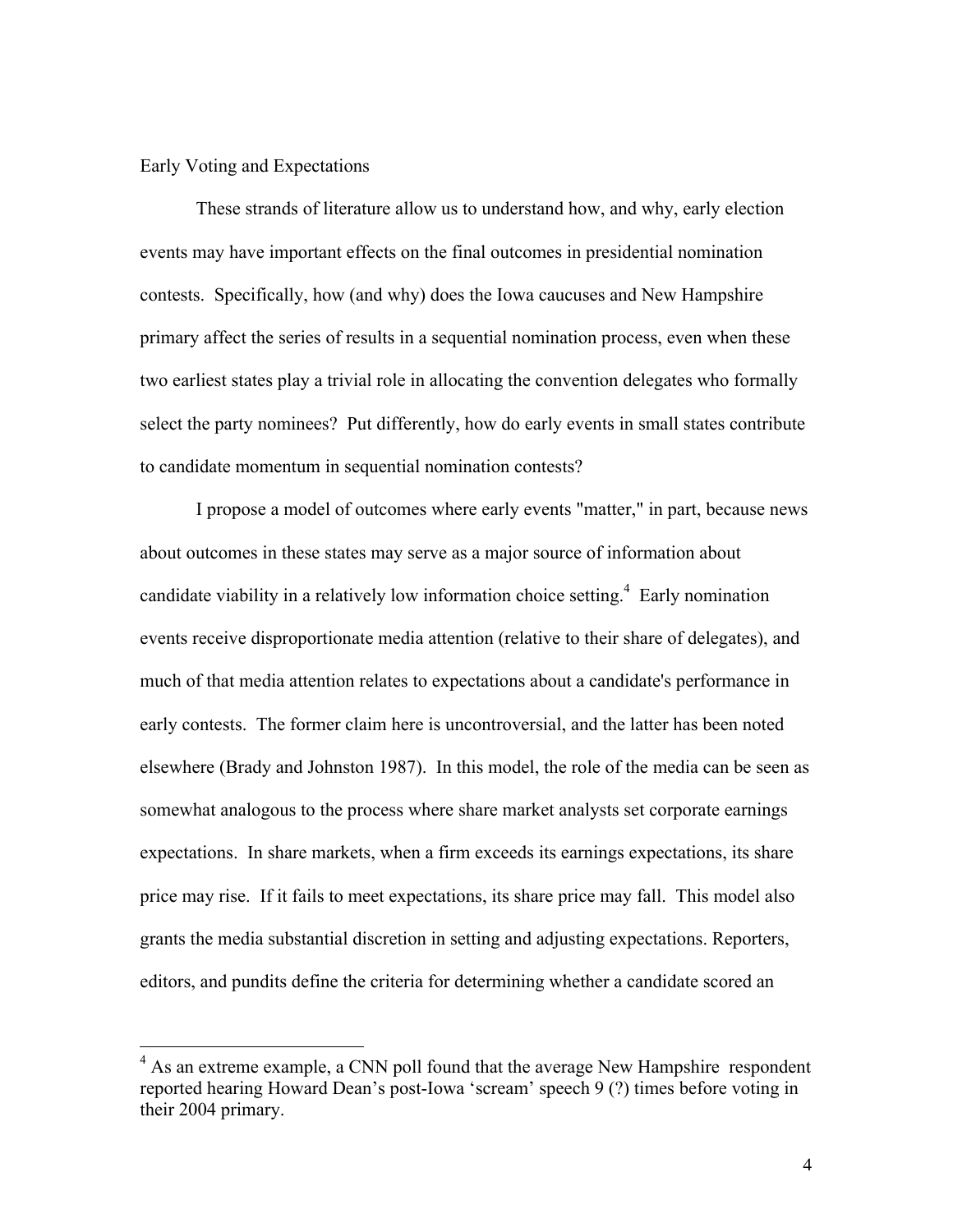"easy win," an "upset," was "far behind" or suffered "defeat." There is substantial discretion in framing whether 25 % is a "Comfortable Second" (Clinton, 1992 New Hampshire), or 23% is a "Strong Second" (Buchanan, 1992 Iowa); or if 26% is a "Flat Tire" (Dole, New Hampshire 1996) or 26% is an "Overwhelming Defeat" (Dean, New Hampshire  $2004$ ).<sup>5</sup>

Horse-race coverage of campaigns involves handicapping the candidate pool with a substantial proportion of coverage focusing on who the frontrunners are expected to be, who the underdogs are, and who beats or fails to meet expectations. Initially, the decision to even report on one particular candidate rather than another, and the amount of attention granted, can be seen as the expression of media expectations. We can assume that candidates who are not expected to be players in a contest will receive less media attention - if for no other reason that media resources (column inches, minutes of news time, etc.) are finite. Attention must be rationed in favor of candidates who are expected to place relatively high.

 Voters thus receive substantial information about media expectations of candidate viability, and of media interpretation of whether candidates met expectations, exceeded expectations, for failed to meet expectations. If some voters make choices on the basis of their expectations about who is viable or electable, election results from early contests and changes in media treatment of candidates associated with media interpretation of early results are likely to be a major source of readily available information for voters in subsequent contests. Although this argument is not wholly

 $\overline{a}$ 

<sup>5</sup> These phrases are taken from *New York Times* headlines. Dean's 26% "Overwhelming Defeat" was a 12% second place showing in New Hampshire in 2004 Clinton's 25% "comfortable second" was 8% margin behind Paul Tsongas in 1992.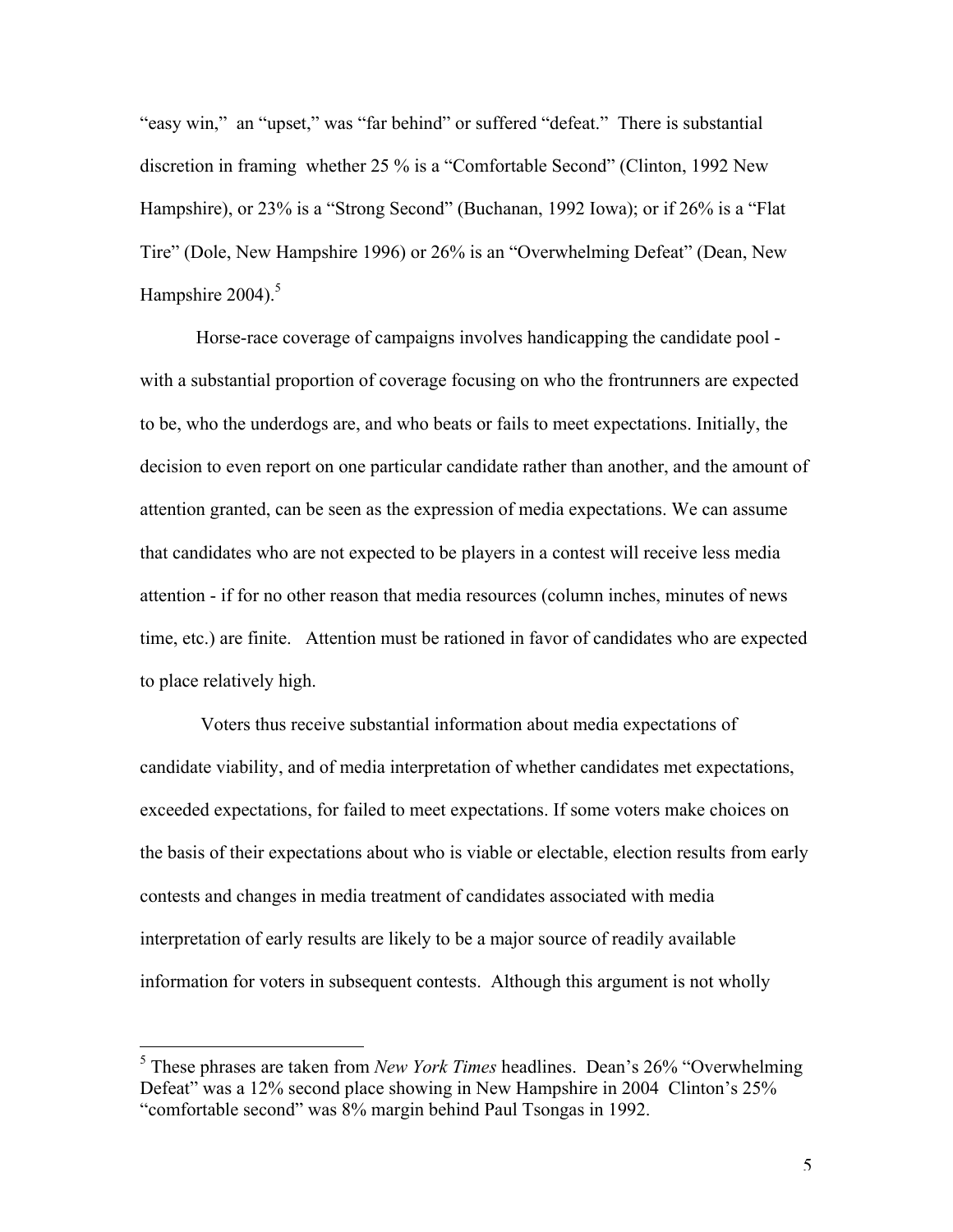original, few (if any) studies have estimated outcomes in US presidential nomination contests as a sequential process that includes adjustments of media expectations associated with results from initial contests.<sup>6</sup> Conventional accounts of outcomes in nomination contests emphasize the role of: 1) candidate's national opinion standings at the start of the process, 2) candidate financial resources at the start, and 3) home state advantages (Norrander 1993). Previous studies do not account for how media expectations might be set, nor have many previous studies considered how alterations in media attention to a candidate associated with an early outcome affect the candidate's prospects in subsequent contests.

Data.

 $\overline{a}$ 

Data from nomination contests from 1976 to 2004 are used to model press attention to candidates and candidate performance in nomination contests in Iowa and New Hampshire, and to model aggregate performance. These data include Gallup opinion measures of each candidate's national poll standing as measured prior to the Iowa event, measures of candidate fundraising in the calendar year prior to the first nomination event (Iowa), and measures of national media attention to candidates two weeks before and the days immediately after the Iowa caucus. A total of 76 candidacies are in the data set. The candidacies of two incumbent presidents who had serious primary challenges

<sup>&</sup>lt;sup>6</sup> Morton and Williams (2001) employ laboratory experiments to test their hypotheses about simultaneous vs. sequential elections. Most (all?) forecasting models estimate aggregate primary vote share or nomination outcome as a simultaneous election either with (Steger et al 2004; Adkins and Dowdle 2001) or without (Mayer 1996, 2003) accounting for New Hampshire as part of an additive model.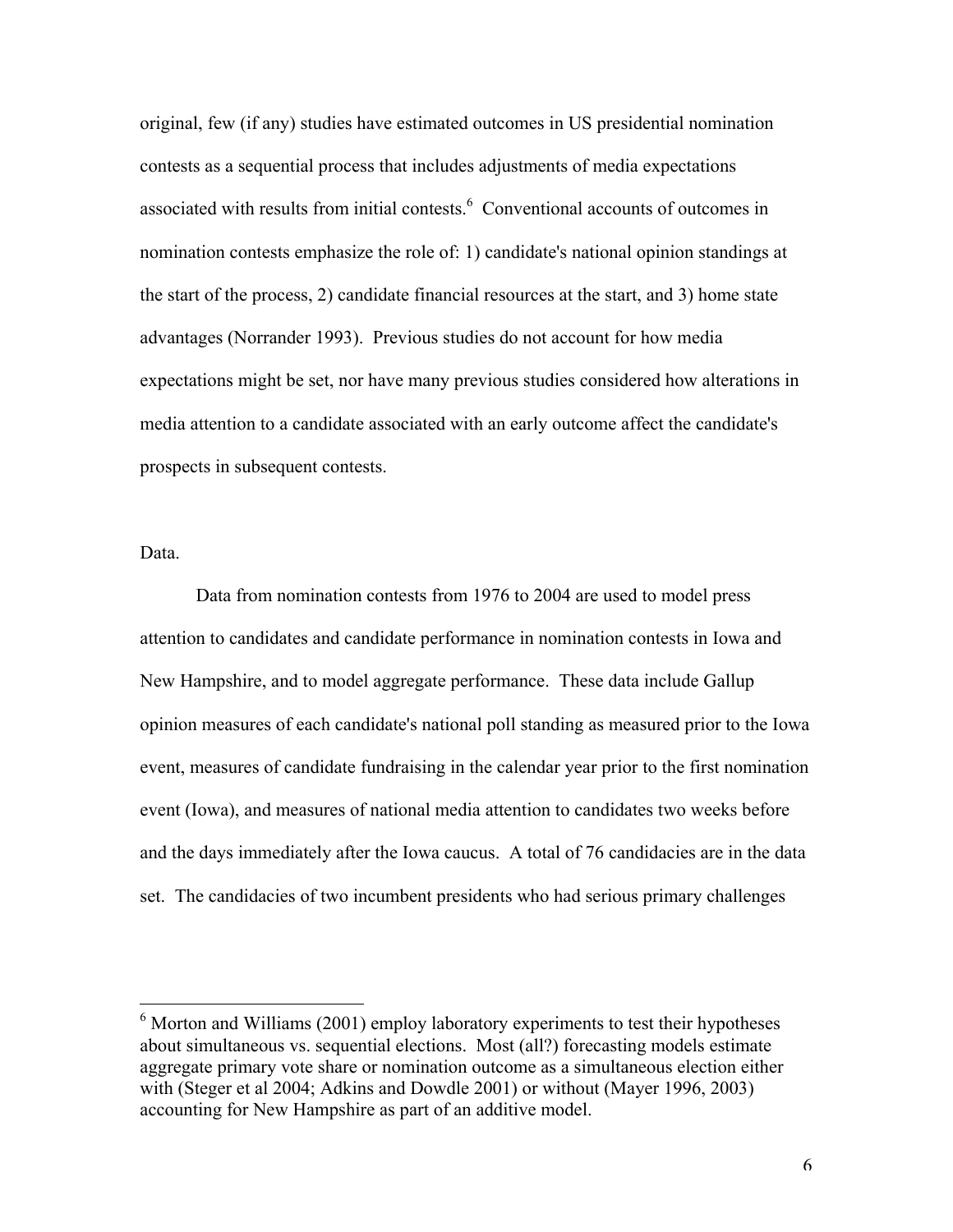(Ford 1976 and Carter 1980) are included, while other incumbents who lacked serious challenge (Bush I 1992, Clinton 1996; Bush II 2004) are excluded.

#### Modeling expectations.

Given that we have no readily available measure of 'media expectations about front running candidates', we make use of a relatively straightforward surrogate. National media information flow describing expectations for each candidate are represented by the number of times a candidate's name appeared in *New York Times* stories about Iowa that ran two weeks prior to the caucus, and in stories that in the days after the caucus. The number of mentions of a candidate's name in stories referencing Iowa were coded, while mentions of candidates in stories about governing were omitted. We assume that candidates being mentioned most frequently across several stories are expected to be frontrunners. Figure 1 illustrates that press attention to Iowa has been somewhat uneven - with similar levels of attention from 1976 to 1984; nearly no attention in 1992 (when Tom Harkin ran), and much higher levels of attention in 1988 and latter years.

### Figure 1 about here

Attention to individual candidates can be compared across time by accounting for the proportion of all candidate mentions that each Democrat, and each Republican received, respectively. Table 1 lists the top candidates on this measure based on *New York Times* stories that ran two weeks before Iowa, for both parties. Thus, Table 1

<sup>&</sup>lt;sup>7</sup> Substantive results are unaffected when sitting presidents are omitted.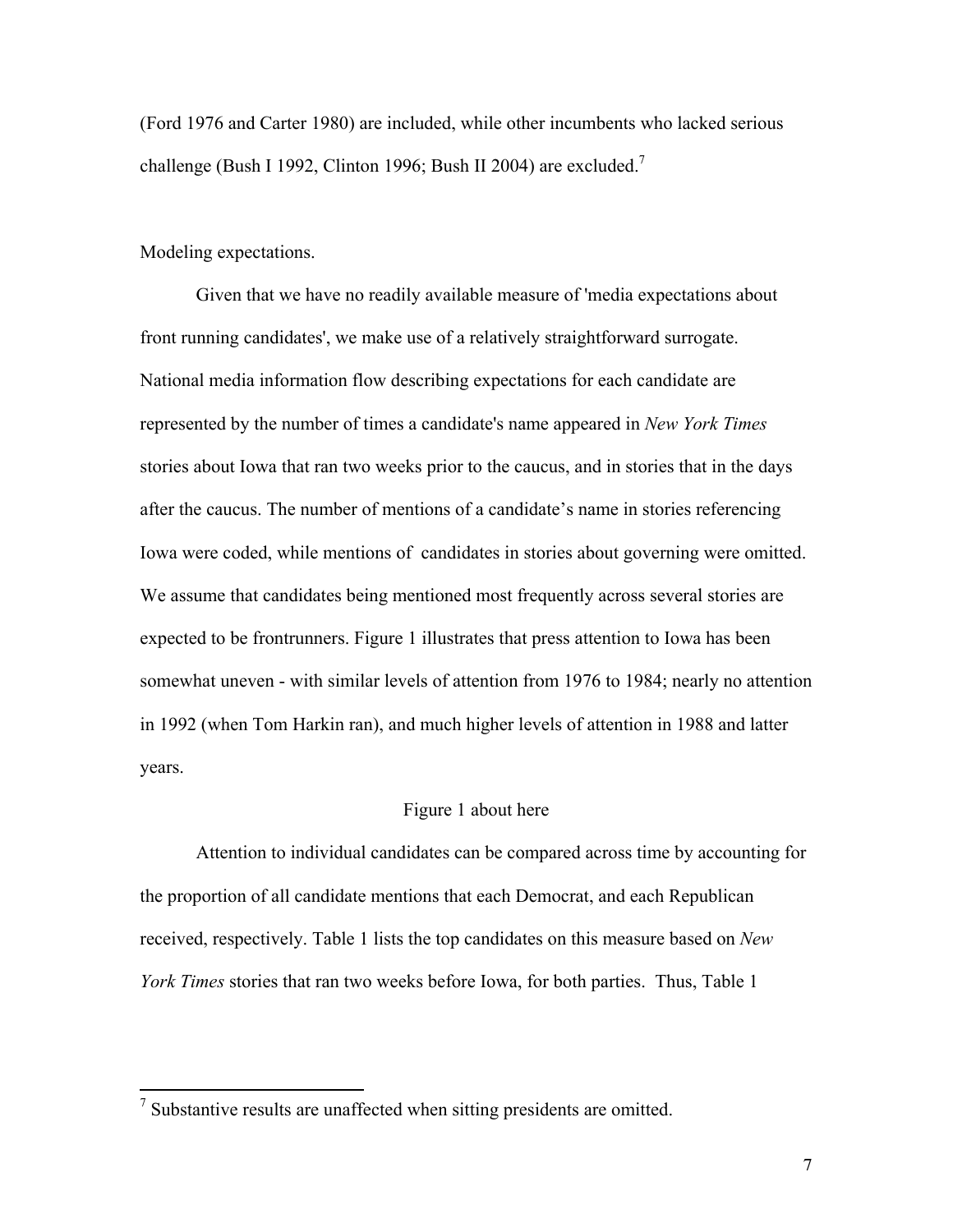illustrates who received the most press attention prior to the Iowa caucuses, which I assume to reflect initial (pre-Iowa) media expectations of candidate viability.

#### Table 1 about here

I also calculate how media attention to these candidates shifted in the days immediately after Iowa by counting candidate mentions in articles reporting on the Iowa caucuses that were published after the Iowa results were known. Table 2 lists the candidates with the largest net changes in how much they were mentioned in stories about Iowa before the vote, and after. For example, Pat Robertson was mentioned quite infrequently in stories about Iowa prior to the 1988 vote, but his proportionate share of references to GOP candidates increased by 21% (from just 10% to 31%) in stories about Iowa published immediately after his second place finish. This measure of change in media attention serves as a surrogate measure of how media expectations of candidate viability adjust after Iowa votes. Prior to the result, expectations (and attention) for Dole, Bush and Kemp were higher; after Iowa caucused, expectations about Robertson shifted, and he enjoyed greater media attention prior to New Hampshire. As another example, Gary Hart received relatively little notice prior to Iowa (10% of mentions of Democratic candidates in 1984). However, after posting a surprising second place finish in Iowa (well behind Walter Mondale), his share of media attention in post-result coverage of Iowa more than doubled (increasing 9 % to 19% overall), while Mondale's share of press attention declined relative to that given his rivals. Pat Buchanan enjoyed a similar phenomena after a 'surprise' second place finish in 1996.

## Table 2 about here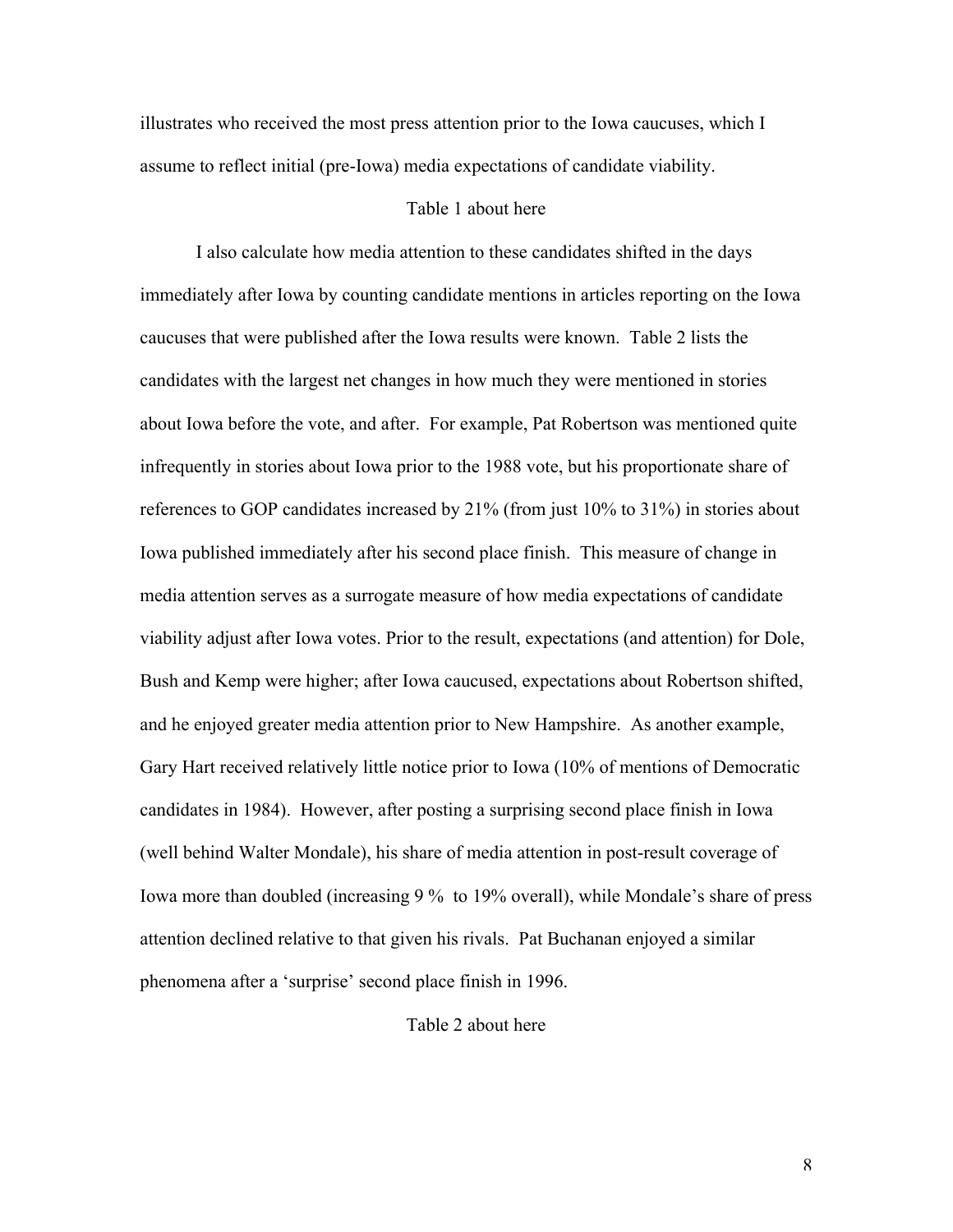How then, are initial media expectations set, and how might they predict voting in Iowa? More important, how do changes in expectations produced by the Iowa results affect voting in the next nominating event (New Hampshire)?  $8$  Conventional wisdom and logic suggest several factors that drive the press to give some candidates more early attention: fundraising, poll standing, incumbency<sup>9</sup> and home state advantages.<sup>10</sup> I expect candidates who raised more money prior to Iowa, those with higher national poll standings, those from Iowa, and incumbents, to receive more media attention. I measure campaign fundraising as total funds raised the year prior to Iowa in terms of inflationadjusted (to 2000) dollars.<sup>11</sup> These factors are used to estimate a candidate's share (proportionately) of total news mentions of candidate names prior to Iowa. Although some of these items are well correlated, the correlations are by no means perfect.<sup>12</sup>

### Table 3 about here

Table 3 reports results of our estimates of candidate share of press attention.<sup>13</sup>

We find that about 70% of variance in candidate share of press attention (our surrogate

for expectations) can be explained by fundraising, poll standing, and the two candidate-

<sup>&</sup>lt;sup>8</sup> There is clearly a causal morass in arguing that press attention simply reflects expectations that are unique from pure reporting of results. The two are highly correlated (.82) - however changes in media attention from pre Iowa to post Iowa coverage is not correlated with Iowa vote/delegate share.

 $9^9$  Ford in 1976; Carter in 1980.

<sup>&</sup>lt;sup>10</sup> This is limited to Tom Harkin of Iowa, who ran in 1992.

<sup>&</sup>lt;sup>11</sup> Curiously, many presidential nomination forecasting models fail to use inflation adjusted dollars. When adjusted values are examined, the apparent trend toward ever increasing candidate fundraising appears muted - at least through 2004.

 $12$  The correlation between proportion of mentions and poll strength is .68; mentions and money is .53; the correlation between money and poll strength is .58.

<sup>&</sup>lt;sup>13</sup> These estimates, and all reported below, are robust. Significance tests produce the same substantive results when xtreg with random effects, fixed effects, and panel corrected standard errors; and with OLS using standard errors clustered by panel or candidate.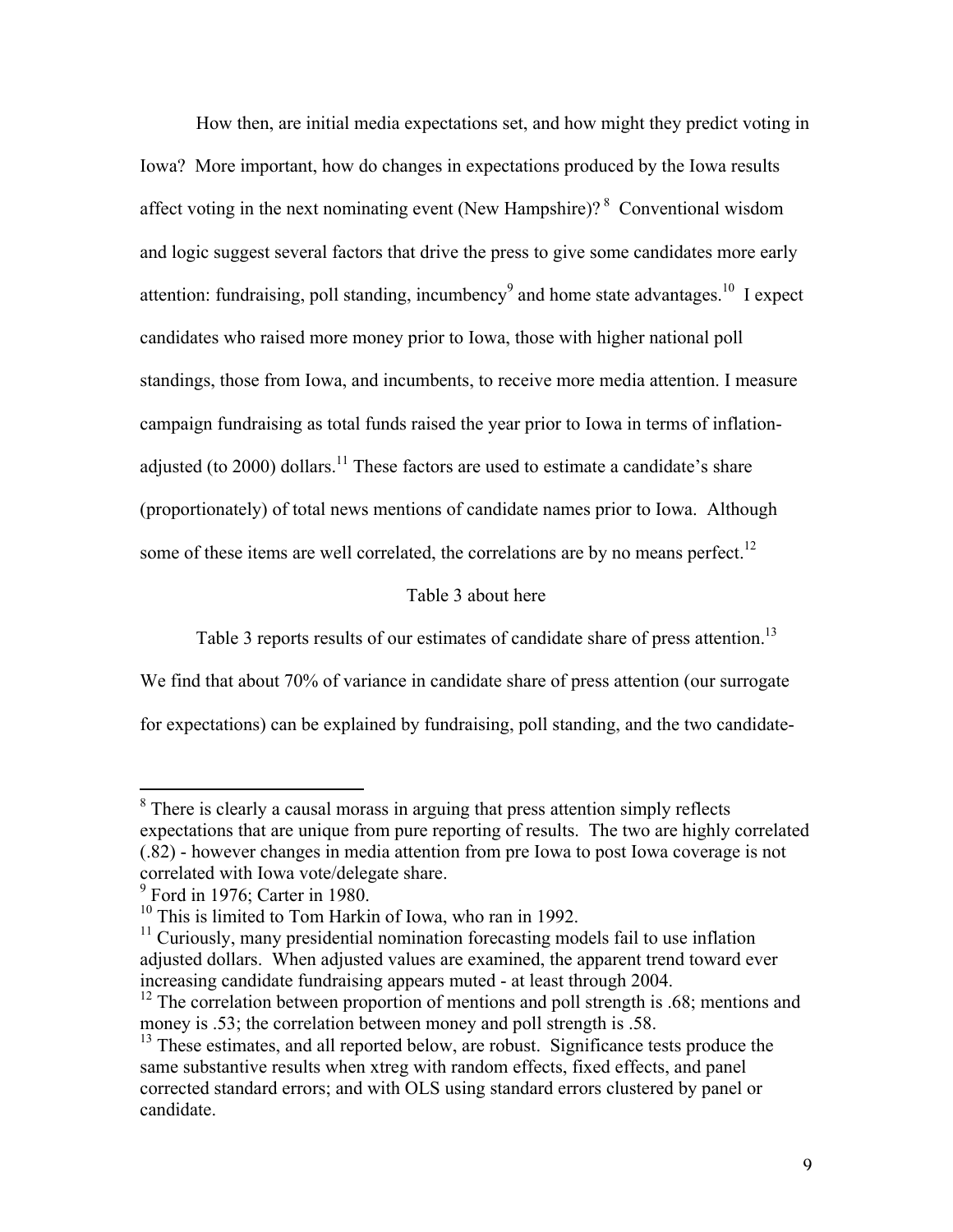specific factors. Each additional 10% in opinion standing is associated with 5% greater media attention, and \$10 million adds an additional 4.8% share. These results about the determinants of press attention are not surprising, but they do illustrate that money and poll numbers are not perfect predictors of media attention. Part of press coverage likely involves setting expectations by interpreting if a less known but well financed candidate is deserving of attention as much attention as a well known office-holder. Indeed, these nomination contests are frequented by well-financed candidates who gain little traction with voters (John Connelly, \$19 million in 1980; John Glenn, \$11 million in 1984; Phil Gramm, \$22.3 million in 1996) and well-financed candidates who were relatively unknown quantities (Robertson, \$24 million in 1998; Steve Forbes, \$20 million in 1996). What then, are the potential effects of media attention/expectations, independent of candidate poll standing and fundraising? Or, forgetting pretense to causal arguments, what does media attention predict that spending and poll standing might not?

#### Table 4 about here

Table 4 reports estimates of Iowa caucus results from 1976 - 2004, using the standard variables included in models estimating nomination outcomes (Norrander 1993; Mayer 1996, 2003; etc.). When standard forecasting variables are used (Column 1), money and poll standing appear to have substantial power predicting results in Iowa. In contrast, when press attention to candidates is used to estimate results, the effects of money are eliminated, and the effects of poll standing disappear (when vote percent is modeled - but not when place of candidate finish is estimated). Iowa vote share is also estimated with an instrumental variable, where press attention estimated from the model reported in Table 3 is used to predict Iowa vote share. Again, we see that press coverage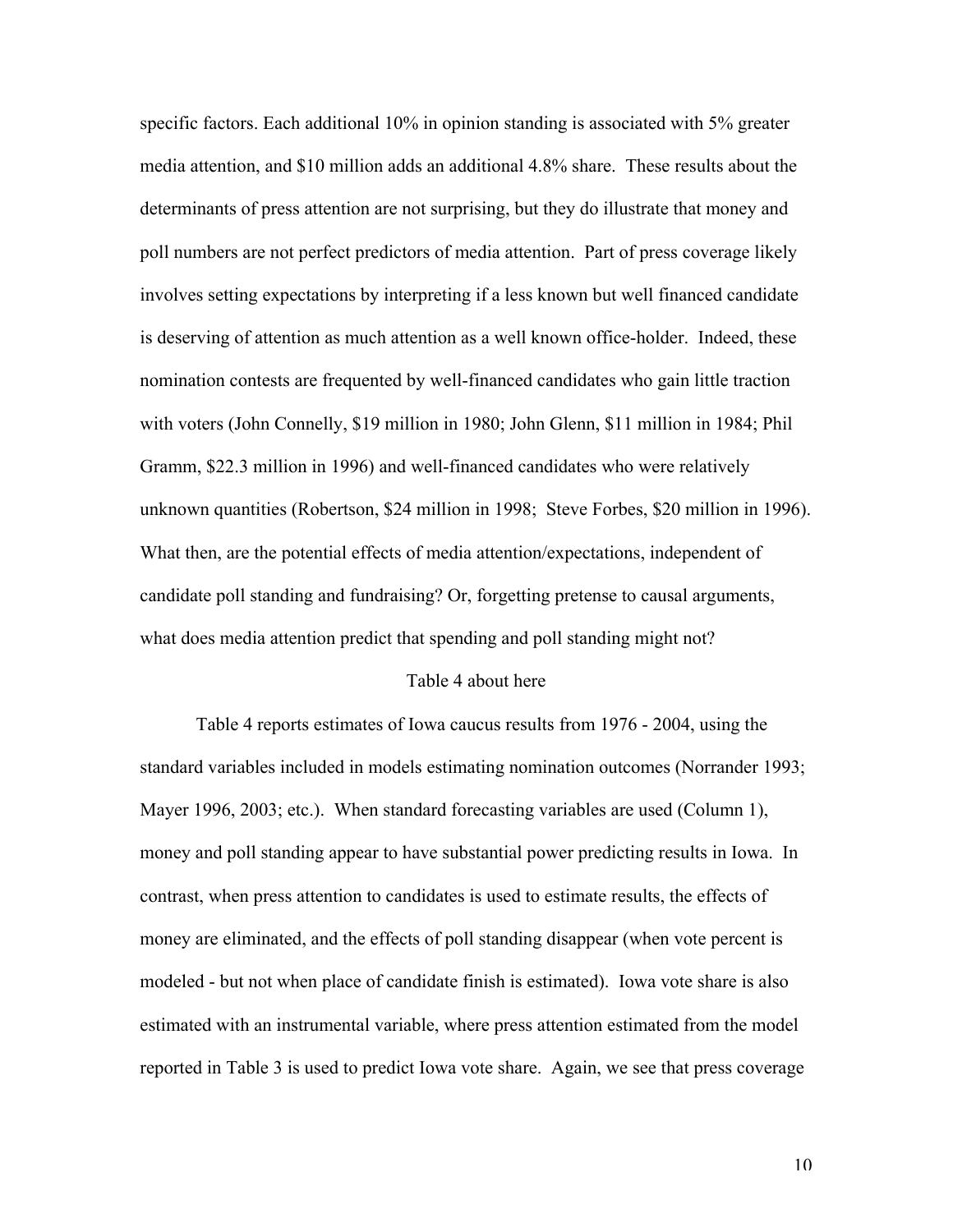of a candidate (predicted by the candidates fundraising and polling numbers) out performs models that use only polling and finance to predict outcomes in Iowa. How should these results be interpreted - what is the causal process at work? Why would media attention better predict (or predict as adequately) as direct measures of money and poll status?

Clearly, media attention to candidates covaries with fundraising, and there is no way to clearly sort out the alternate causal processes that may be at work here. Reporters and editors may be particularly savvy at using information beyond poll numbers to anticipating who will succeed in Iowa, and thus direct more of their attention to those candidates That said, these results are consistent with process where candidates who receive more media attention gain electoral advantages beyond those associated with their fundraising and national standing in opinion polls.

The potential effects of Iowa on nomination contests in subsequent states is a more important matter. As good as reporters, editors, and pundits may be at anticipating outcomes in Iowa, they often find their initial expectations were off. One of the primary political functions of the news media is interpreting and framing events - that is - defining the meaning of such things as "victory," "second place" or "26%." Expectations are then adjusted, with increased attention directed at candidates who exceeded initial expectations (Hart in 1984; Robertson in 1988; Buchanan in 1996; Kerry in 2004) or were not expected to do well anyway (Clinton I and Paul Tsongas in 1992). Table 5 reports estimates of New Hampshire Primary results from 1976 to 2004. Candidate vote share (and place) are estimated as a function of the standard variables (early poll standing, finances, state of residence), and with two independent variables representing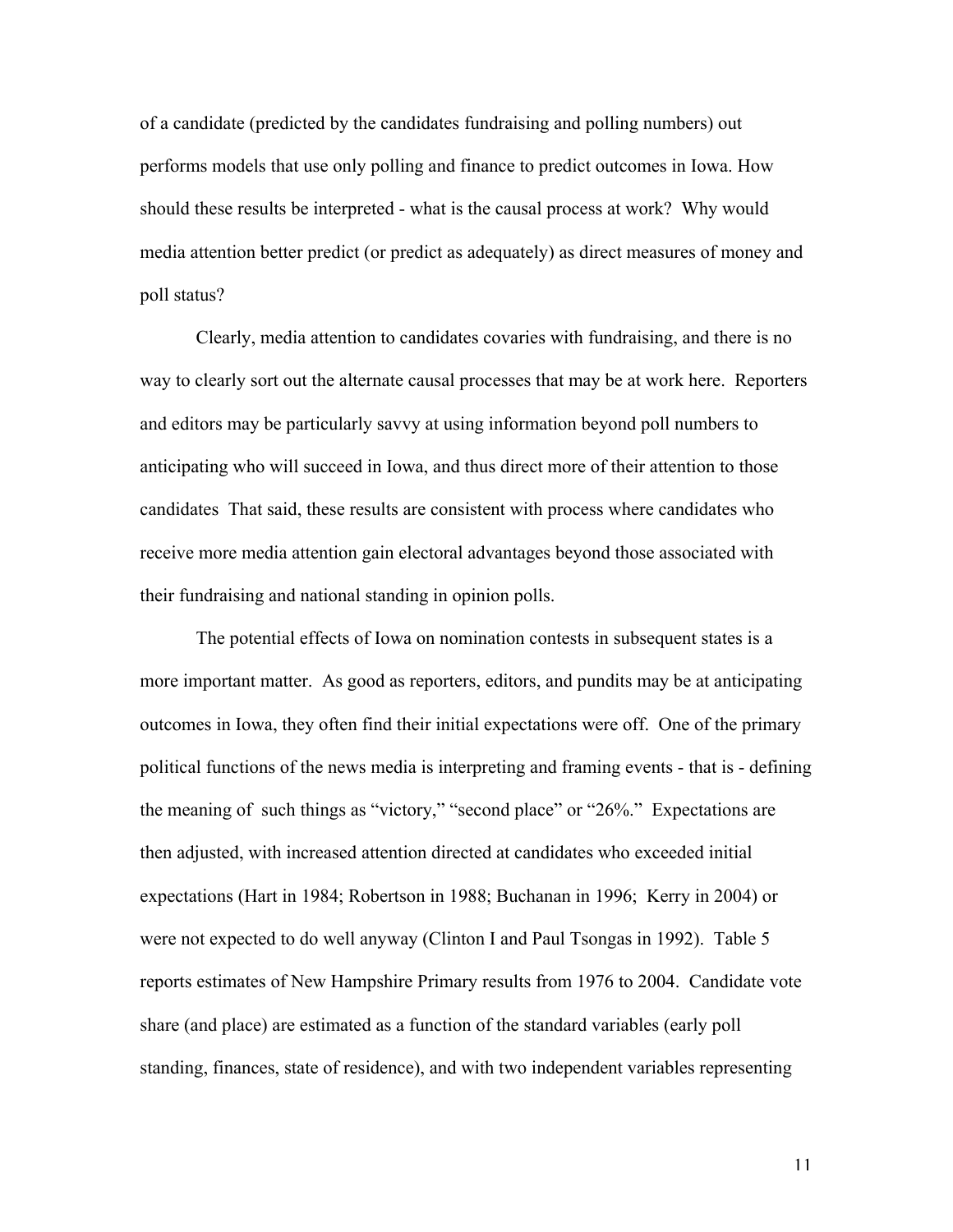the potential effects of Iowa: the candidate's vote share in Iowa, and the change in media attention directed at the candidate immediately after Iowa.<sup>14</sup> Again, the underlying assumption here is that some voters opt for candidates they expect to be more viable, and that they make use of election results, and media interpretation of results, to assess viability.

#### Table 5 about here

Results in Table 5, albeit estimated with aggregate data, are consistent with such a process. We see a robust association between a candidate's performance in Iowa, and their performance in New Hampshire. Iowa vote share, and Iowa place of finish (rank) are significant predictors of New Hampshire vote share, the likelihood of winning in New Hampshire, and place of finish in New Hampshire. This result holds when we control for the candidate's fundraising and initial standing in national polls. Independent of these effects, we also see that changes in media attention toward a candidate post Iowa also has a significant relationship with vote share and place of finish in New Hampshire. Candidates like Hart, Robertson, Buchanan, and Kerry may have had an additional edge in New Hampshire because of the shift in media attention the candidates earned from their 'surprise' finishes in Iowa. Although there is no relationship between the shift in media attention toward a candidate and winning New Hampshire, the potential importance of Iowa on the eventual nominees should not be under estimated.

As Table 6 (and other studies) show, performance in New Hampshire is a strong predictor of aggregate primary vote (and thus delegate share) and of who the eventual nominees were. News about outcomes in Iowa may disseminate adjustments in media

<sup>&</sup>lt;sup>14</sup> Recall that these variables are not correlated with each other.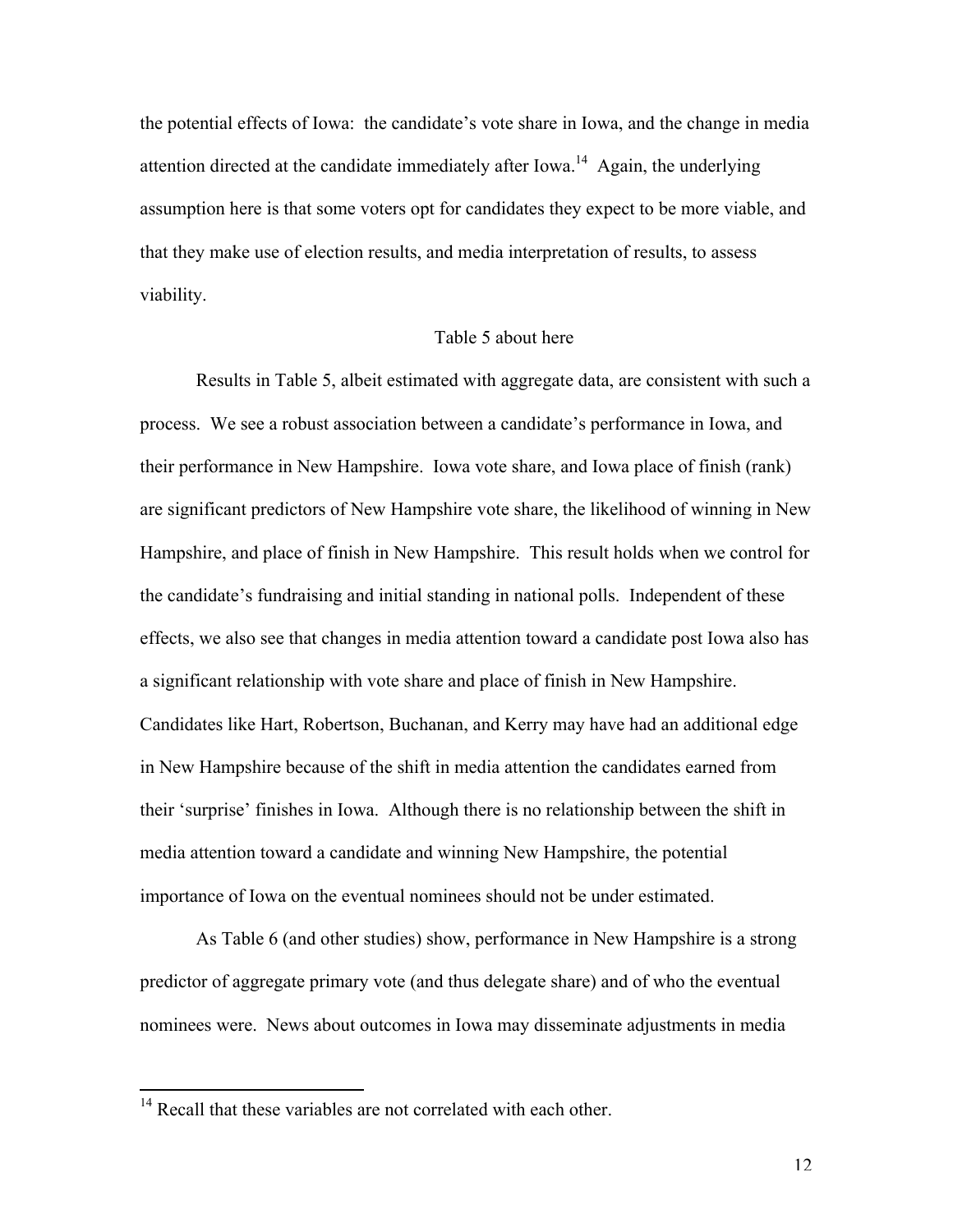expectations about candidate viability prior to New Hampshire, and reporting on outcomes in New Hampshire likely disseminates another round of adjustments if candidates fail to meet (or exceed) expectations. One need not win Iowa to win New Hampshire, nor must one win New Hampshire to win a nomination (although it clearly helps). Performance in Iowa has no *direct* effect on overall primary vote share, nor on likelihood of winning the nomination. But the nomination contests are sequential, setting the stage for early events to have early effects that cascade over time; and early outcomes may shift media assessments of a candidate's viability.

Discussion and Implications.

The analogy here between the role of share market analysts and the media in setting expectations is obviously imperfect. In the market, the analyst sets expectations, and the market responds. In the election context, voters and media set initial expectations, and then voters *and* the media respond to how a candidate's early performance matched expectations. But where share market analysts face repercussions if their analyses are flawed (e.g. their clients suffer financial loss), there is no such mechanism policing the accuracy of media analysis of elections.

Models used in this paper employ a very crude measure of media effects that may be biased against capturing the full effects of media attention to events in early states. News attention to and interpretation of whether the same number of votes is a "comfortable" second place for one candidate or a "crushing defeat" for another, may combine with interpretation of random moments in early states to amplify the effects of early states by altering perceptions of candidate viability in subsequent states. Models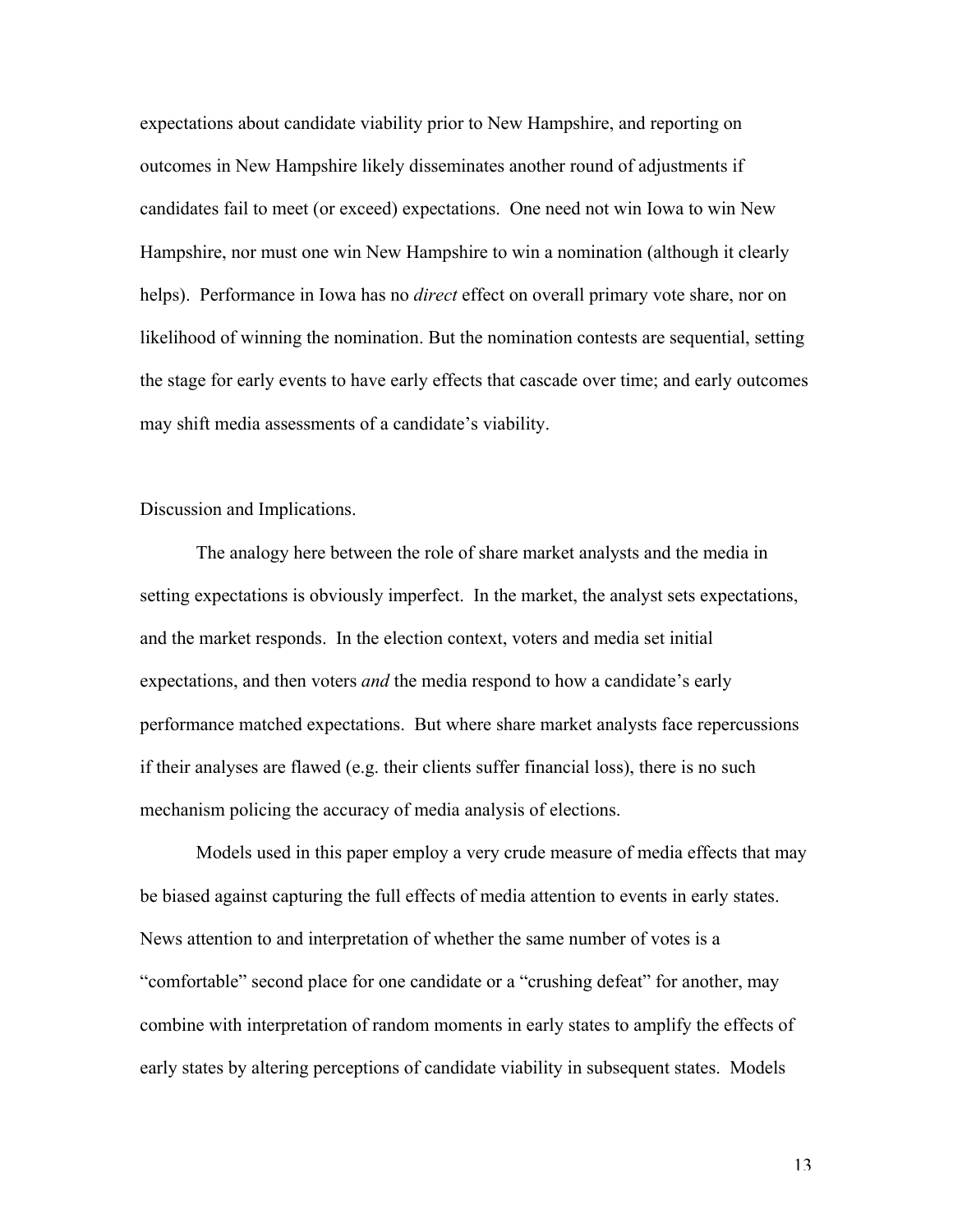reported here cannot account for such effects. But as an extreme example of an Iowa event having effects in New Hampshire, and on the eventual nomination outcome, consider Howard Dean's 2004 caucus night speech in Iowa. The information flow from Iowa to New Hampshire was not simply that Dean placed 3rd and failed to meet expectations, or that Kerry was more viable (and thus received more attention). A CNN Poll conducted prior to the New Hampshire primary estimated that 90% of respondents in New Hampshire saw or heard the speech before they voted. Forty-eight percent saw or heard it at least 6 times, with many saying they saw or heard it at least a dozen times.<sup>15</sup> The framing and interpretation of events such as Dean's 'scream,' Muskie's 'crying', Reagan's "I paid for this microphone" scam, or Clinton being anointed the 'comeback kid,' combine with interpretation of objective outcomes, may affect which candidates appear (or become) viable to voters in the remaining contests.

In short, the sequential nomination process places substantial discretion with the press. Media response to vote margins that are nothing more than a handful of votes in early states - and interpretation about whether someone exceeds expectations based on narrow margins - may be enough to leave a better financed (or simply better) candidate stuck in third place with limited media attention. Consider the fate of Lamar Alexander, and the media bounce that Pat Buchanan enjoyed after Iowa in 1996. Buchanan beat Alexander by a scant 5000 votes to secure a 'surprise' second place in Iowa. The media boost associated with that may have helped Buchanan beat Dole (by a mere 2000 votes) and Alexander (by 9000 votes, 18% to 23%) in New Hampshire. A few thousand votes in Iowa was the difference between a surprising second versus a less notable third place

 15 http://www.usatoday.com/news/polls/tables/live/2004-01-25-poll-results.htm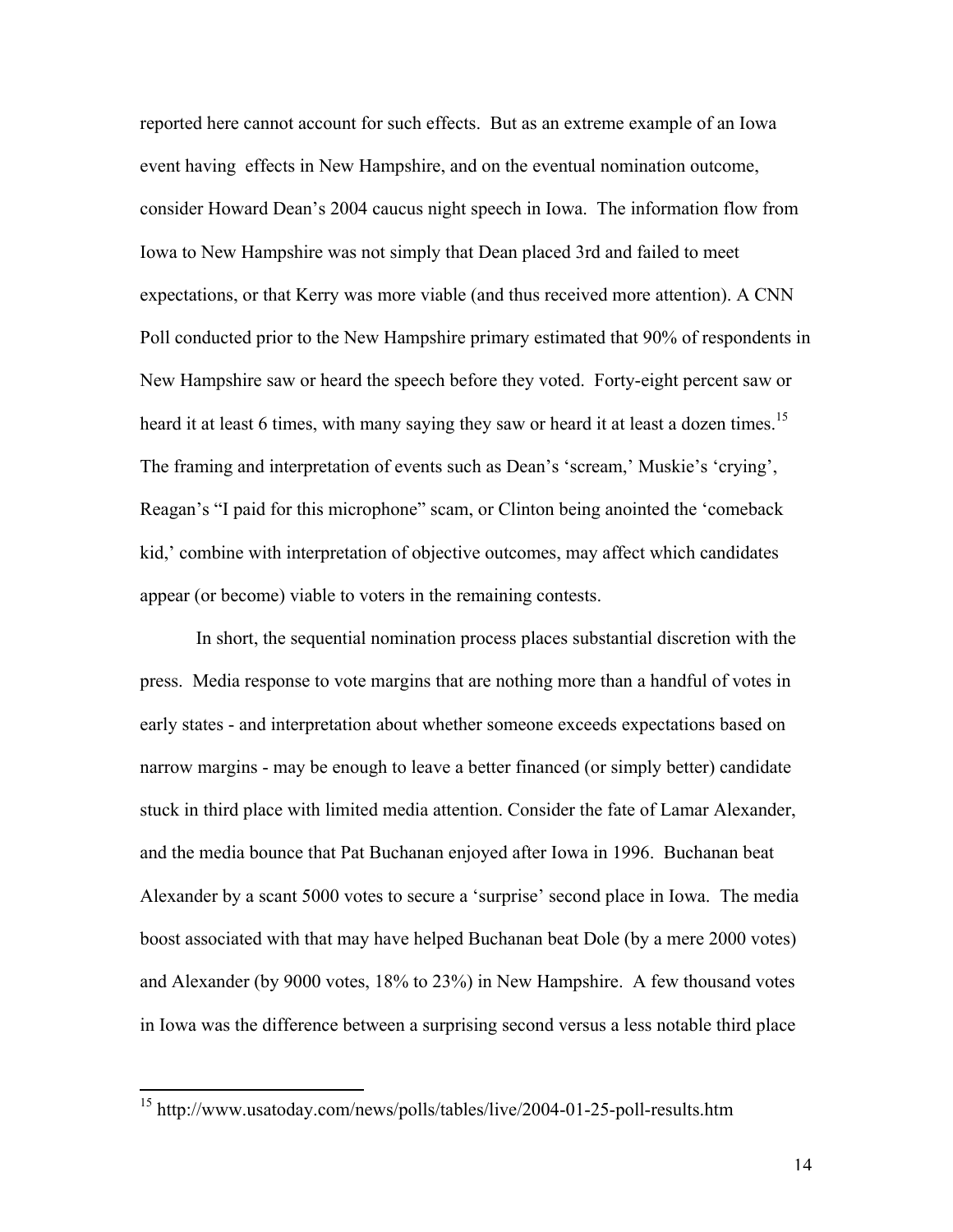finish for Buchanan, and it may have doomed Alexander. Iowa propelled Buchanan to New Hampshire, and New Hampshire drove media attention away from Alexander.

Or consider the fate of Wesley Clark's candidacy in 2004. Clark opted to ignore Iowa. He placed third in New Hampshire on January 27th, just ahead of Edwards (behind Dean and Kerry). The next nomination event deemed most worthy of reporting was the South Carolina primary on February 3rd. Edwards, being from North Carolina, was expected to do well there, and he did, winning 45% to 30% over Kerry. But that was Edwards only win in the seven contests conducted that day, in addition to two other second place finishes. Clark won one February 3rd state (Oklahoma), placed second in three (Arizona, New Mexico and North Dakota) and beat Edwards in most of the February 3rd states. Yet, even prior to February 3rd, NPR and other national media were reporting that 'it's now a two candidate race'; with the two candidates being Edwards and Kerry. Edwards experienced more of a media bounce than Clark post New Hampshire and post February 3rd, despite losing to Clark in most contests. In fact, Clark's proportion of media attention declined more than any other candidate (by 9%) after New Hampshire. Why? Clark hadn't followed the script: Iowa, then New Hampshire, then South Carolina. Media expectations were based on Iowa, New Hampshire, and South Carolina, not New Mexico, Oklahoma and Arizona. Clark didn't contest Iowa, and he did well in the wrong states, in the wrong time zones. The disproportionate attention directed at South Carolina in 2004 was driven by media discretion, not by party rules.

It is difficult to say what the 'correct' story about expectations and candidate viability should have been in 1996 or 2004, or what it should be in any year. The important point is that early contests generate information about viability, and the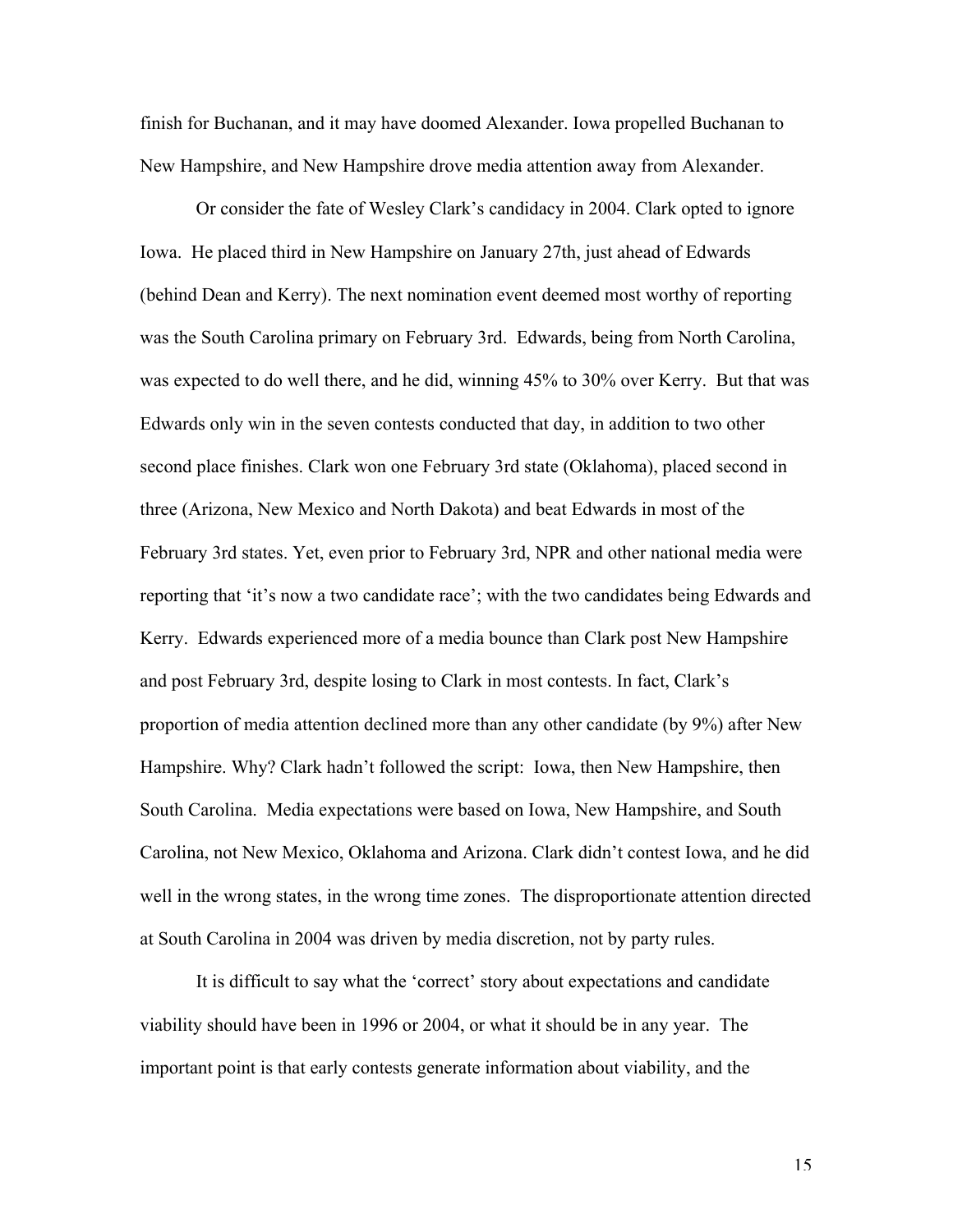American media may not have objective criteria for determining how outcomes in early contests should be interpreted. From this perspective, it doesn't matter which state goes first: having any particular state goes first establishes a process where interpretations of expected outcomes in the first event affect subsequent events. Iowa, however, is particularly problematic for the press. Iowa has a non-transparent caucus process that, as a result of non-transparency, may increase media influence over voter perceptions of candidate viability. The lack of transparency facilitates added discretion in interpretation of events, and may further amplify the power of the press to (unintentionally or not) change the course of elections by shifting attention from one candidate to another based on a small number of votes.

A two candidate contests between a 'frontrunner' and a 'surprising' opponent is a hard story for pundits and reporters to resist, because it is an easy story. It is easy, and more exciting, to report that a candidate had a 'surprise second' place or that someone failed to meet expectations than to explain how Iowa actually works. The reality of Iowa - for Democrats at least - is that vote totals are not reported (for Democrats), and that delegate allocation has as much to do with results from previous years as it has to do with how many people a candidate mobilizes. There is a weak link between the aggregate support a candidate receives across all the precinct caucuses and the 'delegate totals' that the media use to report how a candidate placed. The number of delegates per precinct is not affected by voter turnout; rural areas may be given a disproportionate share of delegates. In a close contest, it is possible that a candidate who mobilizes new voters and/or has strong support in urban areas will receive the most first preference votes across all precincts, but place second or third in the tally of delegates selected for the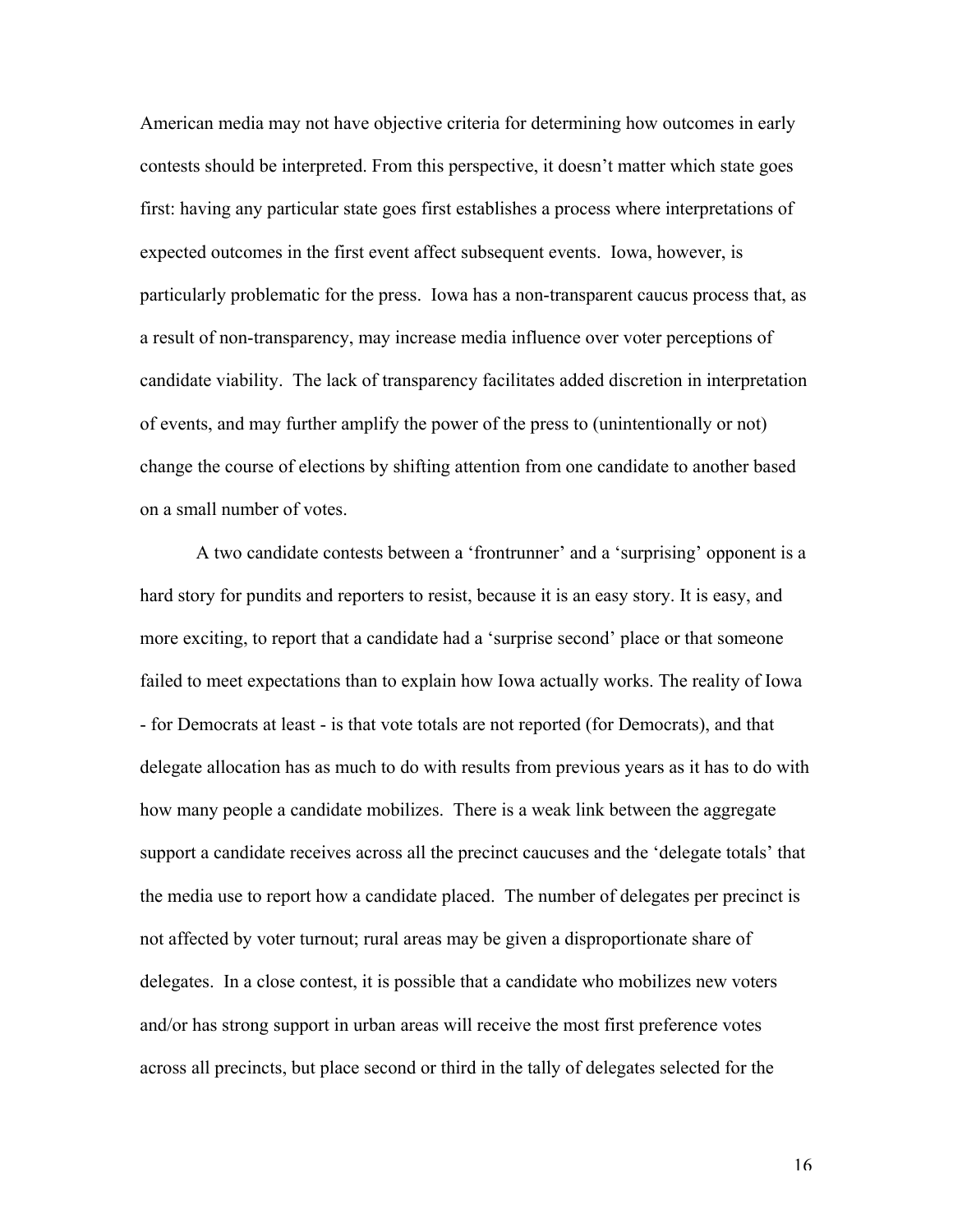county conventions. But someone must win, place, and show. The story will likely be that someone exceeded, or failed to meet, media expectations, even if the story has a "Dewey Defeats Truman" reality beneath it.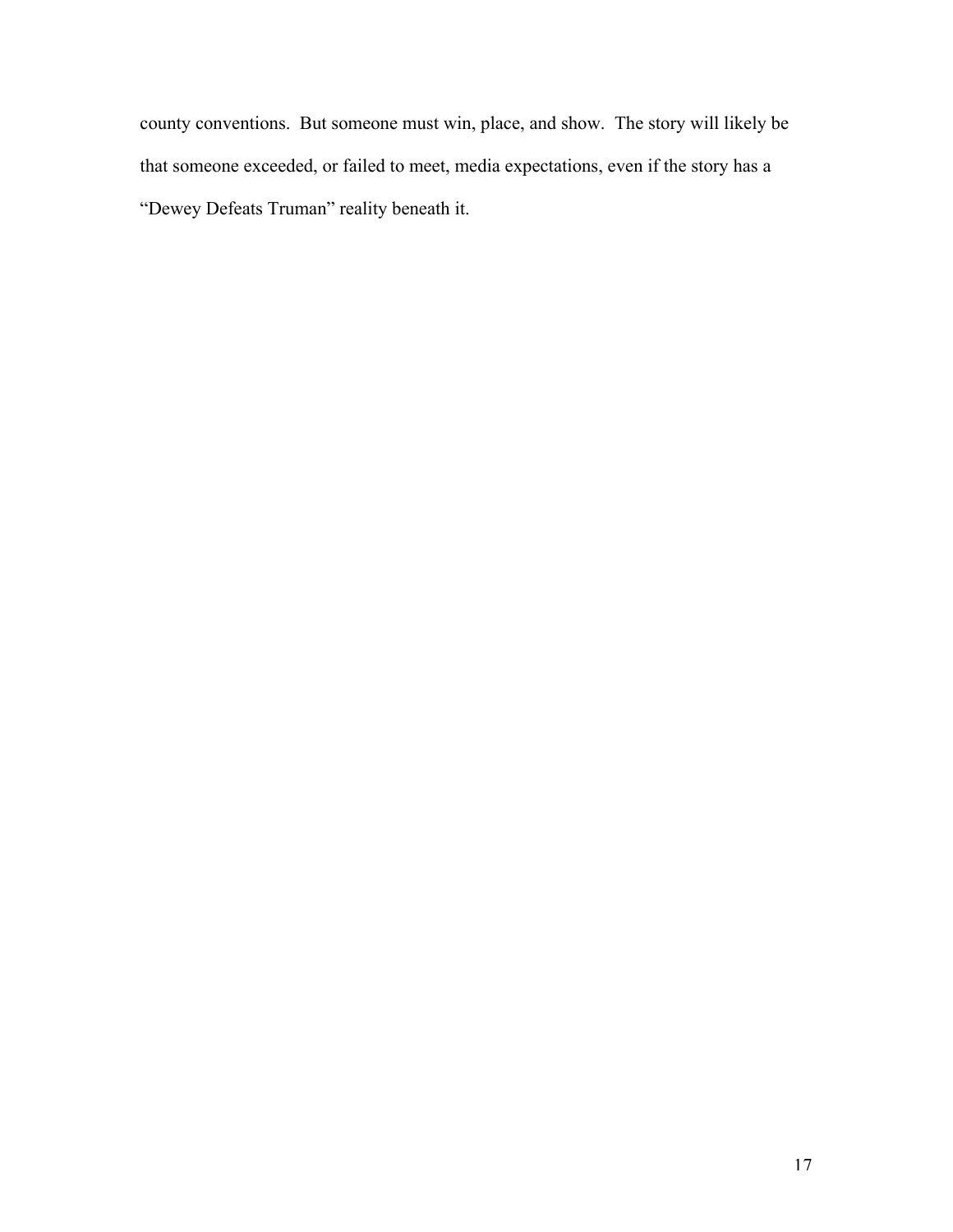Figure 1: Press Attention to Iowa Caucus.



Column inches of articles reporting on the Iowa caucus published in the *New York Times*; two weeks prior to voting.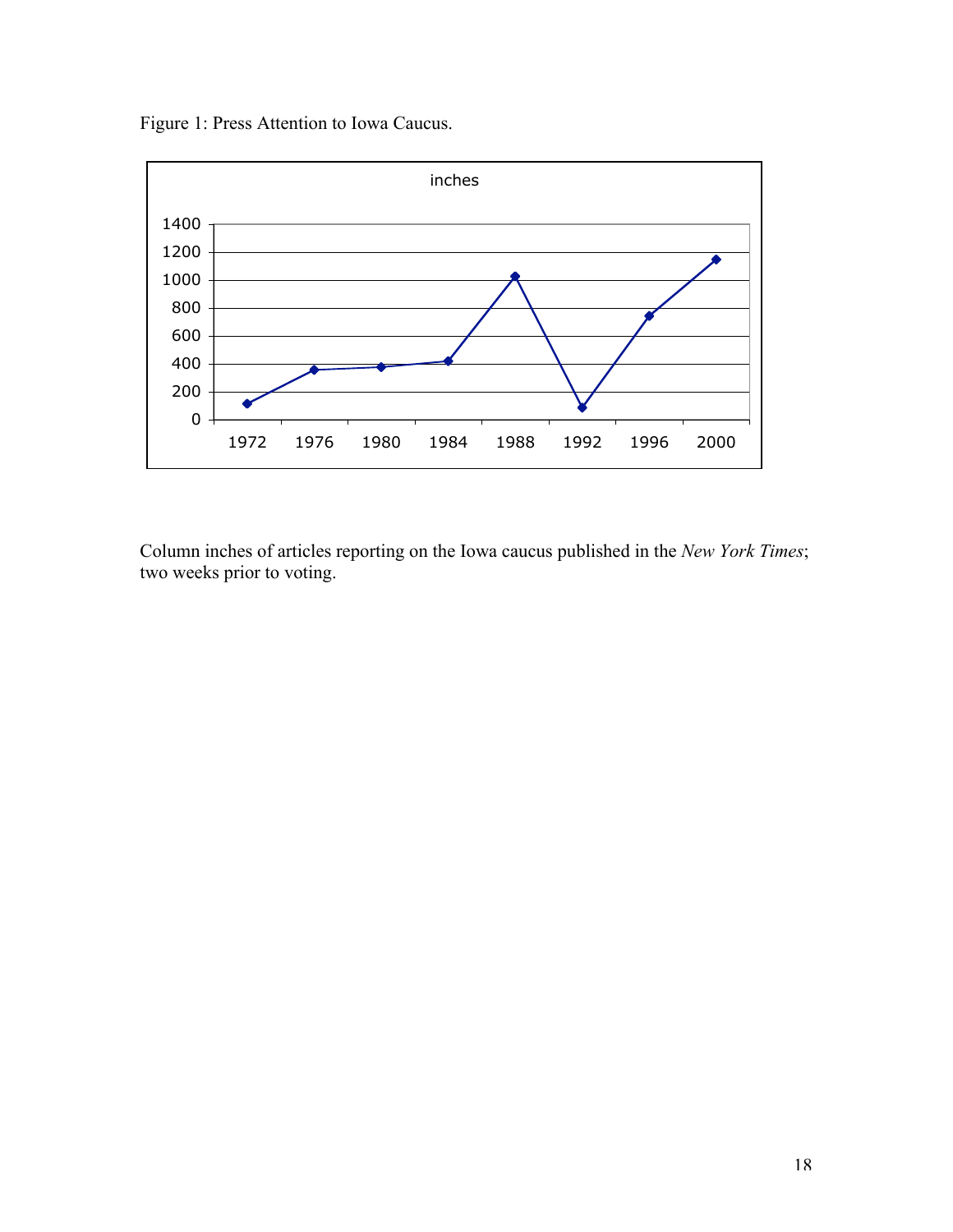|      | Democrat                       |                         | Republican                       |                         |
|------|--------------------------------|-------------------------|----------------------------------|-------------------------|
| 1972 | McGovern<br>Muskie<br>Humphrey | (.43)<br>(.35)<br>(.13) | n/a                              |                         |
| 1976 | Carter<br>Bayh<br><b>Udall</b> | (.24)<br>(.16)<br>(.10) | Reagan<br>Ford                   | (.52)<br>(.48)          |
| 1980 | Carter<br>Kennedy              | (.60)<br>(.30)          | Regan<br><b>Bush</b><br>Connelly | (.34)<br>(.31)<br>(.11) |
| 1984 | Mondale<br>Glenn<br>Askew      | (.43)<br>(.20)<br>(.10) | n/a                              |                         |
| 1988 | Gephardt<br>Dukakis<br>Simon   | (.31)<br>(.21)<br>(.19) | Dole<br><b>Bush</b><br>Kemp      | (.42)<br>(.27)<br>(.15) |
| 1992 | Harkin<br>Clinton              | (.71)<br>(.11)          | n/a                              |                         |
| 1996 | n/a                            |                         | Forbes<br>Dole<br>Gramm          | (.40)<br>(.22)<br>(.13) |
| 2000 | <b>Bradley</b><br>Gore         | (.54)<br>(.46)          | <b>Bush</b><br>Forbes<br>McCain  | (.55)<br>(.22)<br>(.15) |
| 2004 | Dean<br>Gephardt<br>Kerry      | (.47)<br>(.19)<br>(.14) | n/a                              |                         |

Table 1: Most Frequently Mentioned Candidates in Iowa Stories (pre caucus)

Cell entries are the candidate's proportionate share of all candidate mentions, per party.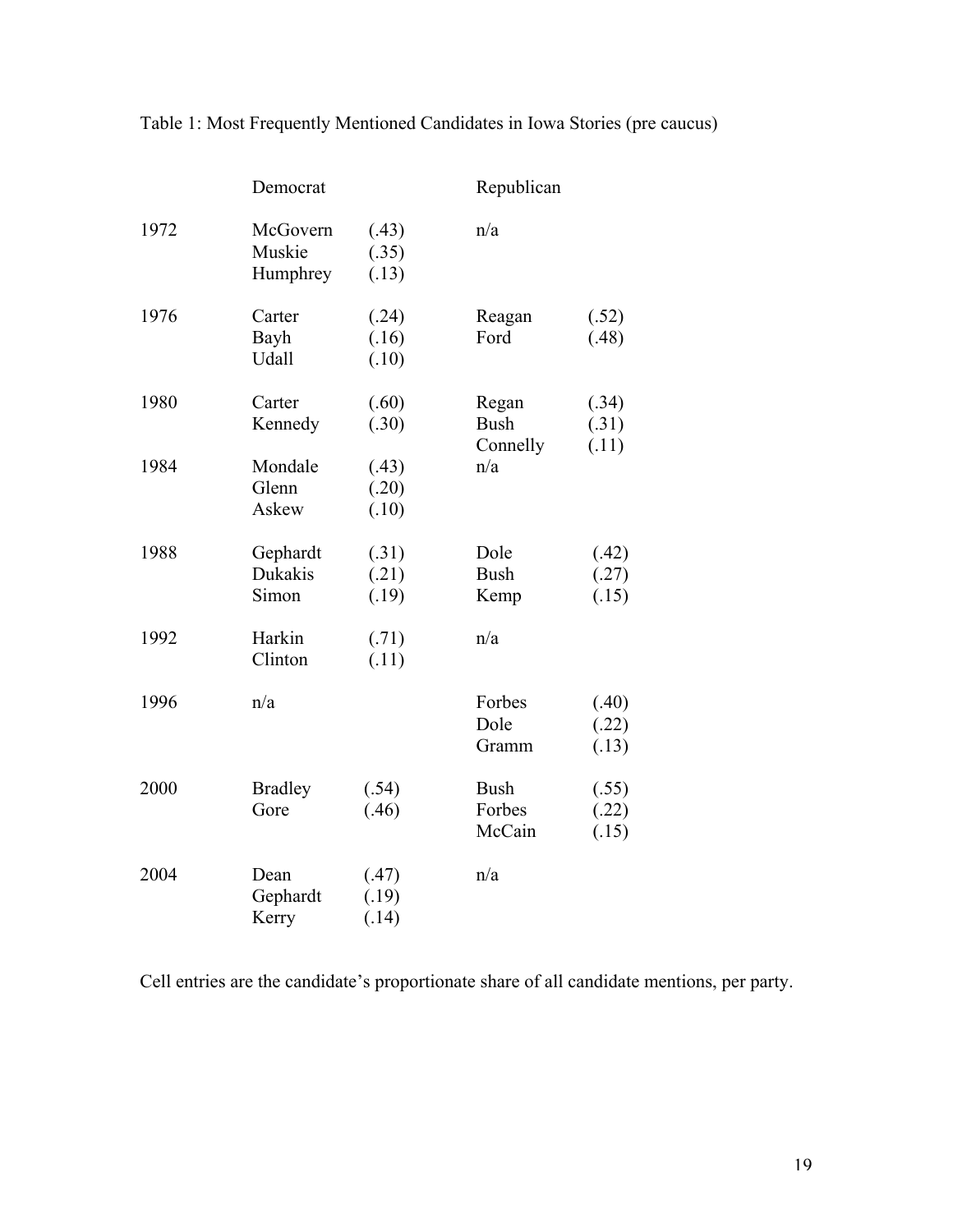| Harkin, 1992        | (minus 39%)    |
|---------------------|----------------|
| Forbes, 1996        | (minus 19%)    |
| <b>Bush, 2000</b>   | (minus 18%)    |
| Ford 1976           | (minus 12%)    |
| Humphrey 1976       | $(minus 9\%)$  |
| <b>Bush, 1988</b>   | $(minus 9\%)$  |
| McCain, 2000        | $(minus 8\%)$  |
| Gephardt, 2004      | $(minus 8\%)$  |
| Dole, 1988          | $(minus 8\%)$  |
| Kemp, 1988          | $(minus 8\%)$  |
| Mondale, 1984       | (minus 7%)     |
|                     |                |
| Kennedy, 1980       | (plus $8\%$ )  |
| Gephardt, 1988      | (plus $8\%$ )  |
| Forbes, 2000        | (plus $8\%$ )  |
| Harris, 1976        | (plus $9\%$ )  |
| Kerry 2004          | (plus $9\%$ )  |
| <b>Keyes</b> , 2000 | (plus $9\%$ )  |
| Hart, 1984          | (plus $10\%$ ) |
| Reagan, 1976        | (plus $12\%$ ) |
| Tsongas, 1992       | (plus $15\%$ ) |
| Buchanan, 1996      | (plus $17%$ )  |
| Robertson 1988      | (plus $21\%$ ) |
| Clinton, 1992       | (plus $24\%$ ) |
|                     |                |

|  |  |  |  |  | Table 2: Largest Change in Media Attention to Candidate, Post Iowa Caucus |  |  |
|--|--|--|--|--|---------------------------------------------------------------------------|--|--|
|--|--|--|--|--|---------------------------------------------------------------------------|--|--|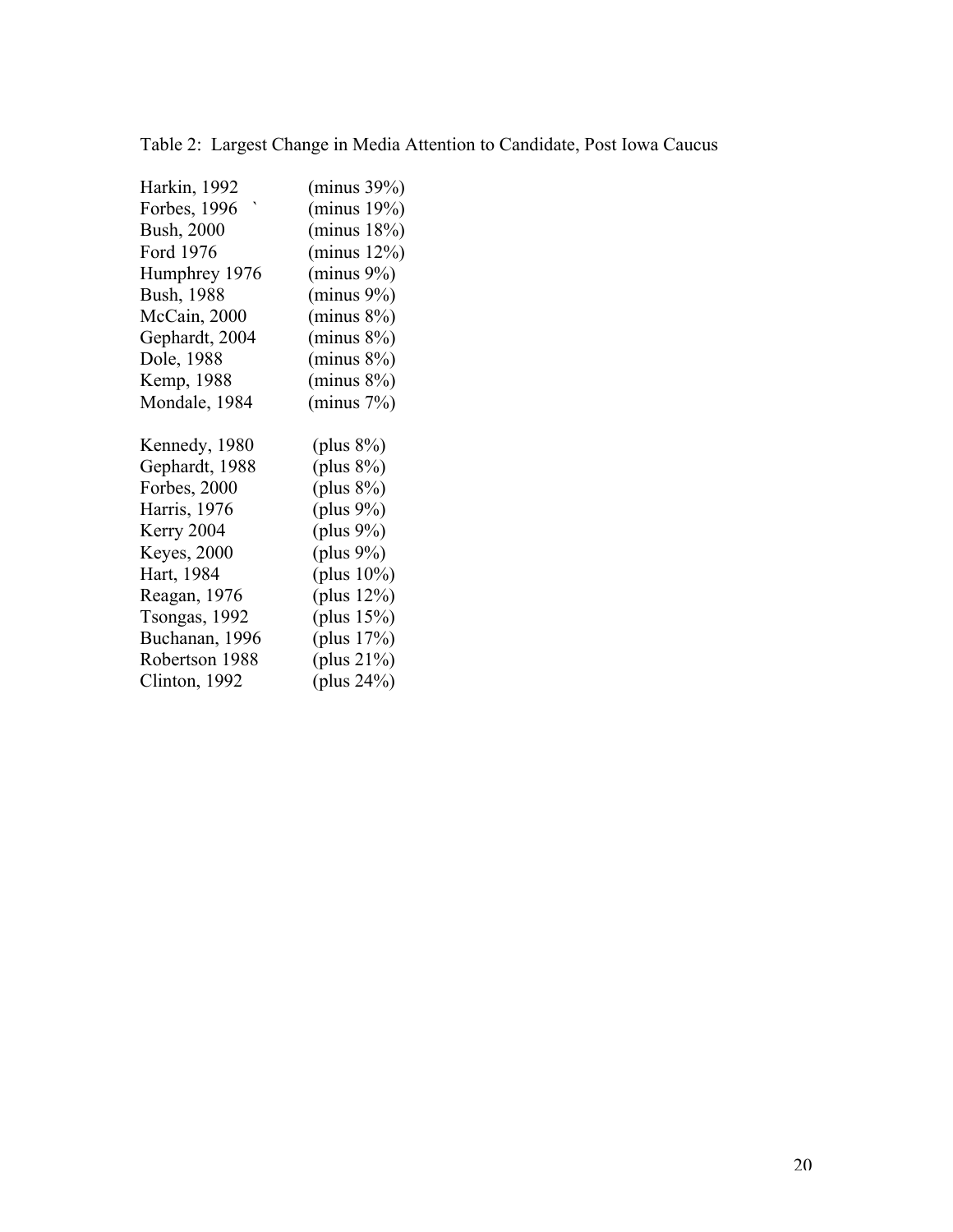Table 3: Estimates of Media Attention to Iowa Candidates 1976 - 2004, pre caucus (Dependent variable = percent of all references to candidate)

| Pre IA National poll %       | .50<br>(.10)   |
|------------------------------|----------------|
| Fundraising (millions of \$) | .48<br>(.16)   |
| Incumbent                    | 24.4<br>(10.7) |
| Home State (Harkin)          | 68.9<br>(10.6) |
| Constant                     | .74<br>(3.8)   |
| $R2 =$<br>Adjusted R2=       | .72<br>.67     |

OLS coefficients. Standard errors in parentheses.

All models estimated with dummies for 1976, 1980, 1984, 1988, 1992, 1996 and 2000 (coefficients not reported).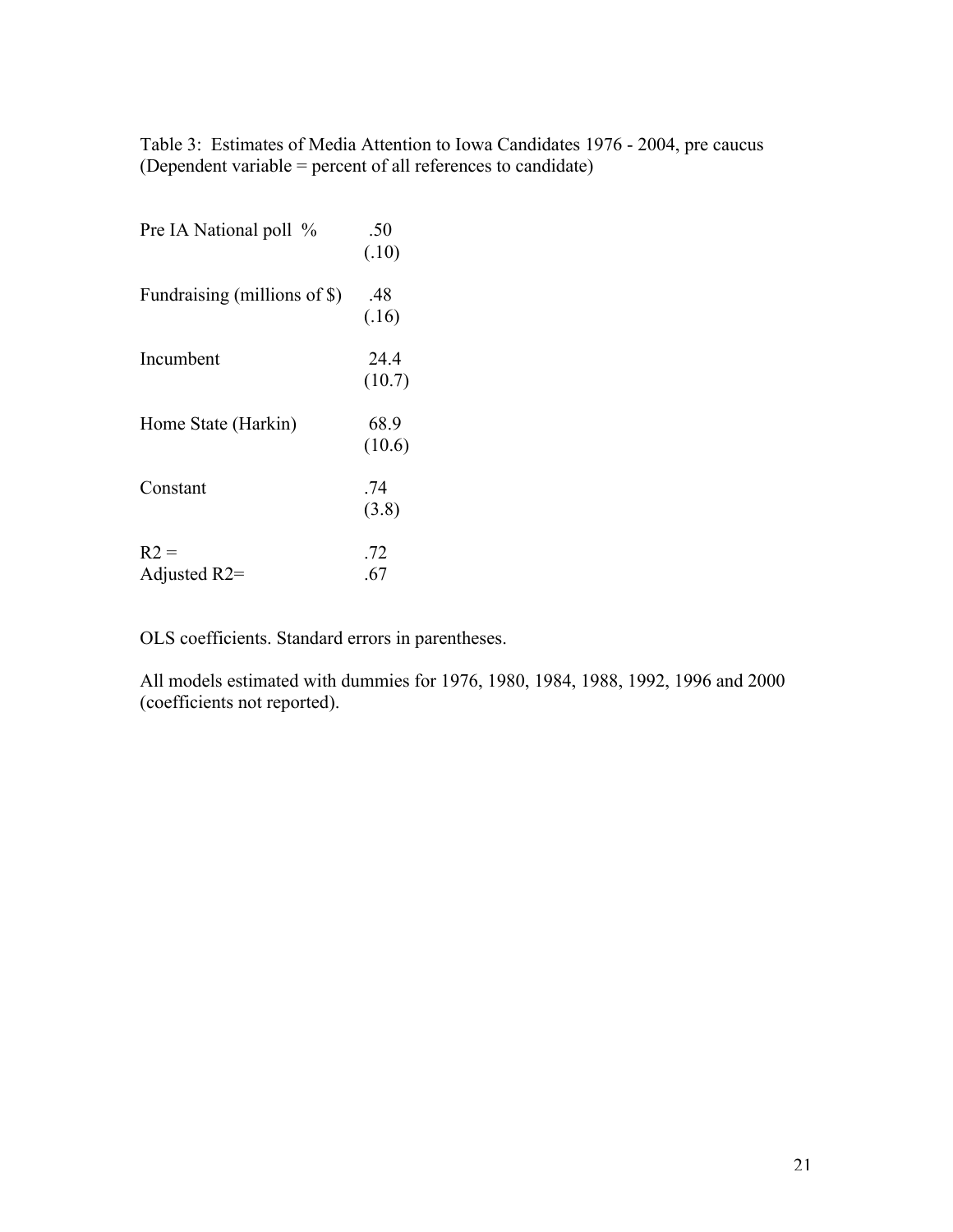|  |  |  |  |  | Table 4: Estimating Iowa Caucus Results 1976 - 2004 |
|--|--|--|--|--|-----------------------------------------------------|
|--|--|--|--|--|-----------------------------------------------------|

|                                                    |              | Vote percent                      |              |                 | Place $(1st = 1)^*$ |                  |
|----------------------------------------------------|--------------|-----------------------------------|--------------|-----------------|---------------------|------------------|
| Pre IA media attention                             |              | .76<br>(.11)                      | .76<br>(.06) |                 |                     | $-.11$<br>(.02)  |
| Predicted pre IA attn<br>(instrument from Table 3) |              |                                   |              | $.79+$<br>(.12) |                     |                  |
| Pre IA Natl Poll %                                 | .46<br>(.12) | .07<br>(.11)                      |              |                 | $-0.04$<br>(.02)    | .01<br>(.02)     |
| Fundraising (millions of \$)                       | .30<br>(.18) | $-.09$<br>(.15)                   |              |                 | $-.06$<br>(.03)     | $-.007$<br>(.03) |
| Home state IA                                      | 77.3         | 24.9<br>$(12.6)$ $(12.5)$ $(9.1)$ | 18.5         | 27.2<br>(14.4)  | $-3.5$<br>(2.0)     | 3.9<br>(2.2)     |
| Incumbent Pres.                                    | 26.5         | 8.1<br>$(12.7)$ $(10.2)$ $(9.4)$  | 10.3         | 7.4<br>(13)     | $-1.5$<br>(2.0)     | 1.5<br>(1.8)     |
| Constant                                           | 4.1<br>(4.6) | 3.6<br>(3.5)                      | 1.0<br>(2.2) | 0.9<br>(4.4)    | 5.6<br>(.75)        | 5.3<br>(.29)     |
| R <sub>2</sub><br>Adj R2                           | .62<br>.55   | .77<br>.73                        | .77<br>.74   | .61<br>.55      | .36<br>.25          | .56<br>.47       |
| N                                                  | 76           | 76                                | 76           | 76              | 76                  | 76               |

+Instrument generated from Table 3, without dummies for year.

\* same substantive results w/ ordered probit.

OLS estimates. All models estimated with dummies for 1976, 1980, 1984, 1988, 1992, 1996 and 2000 (coefficients not reported).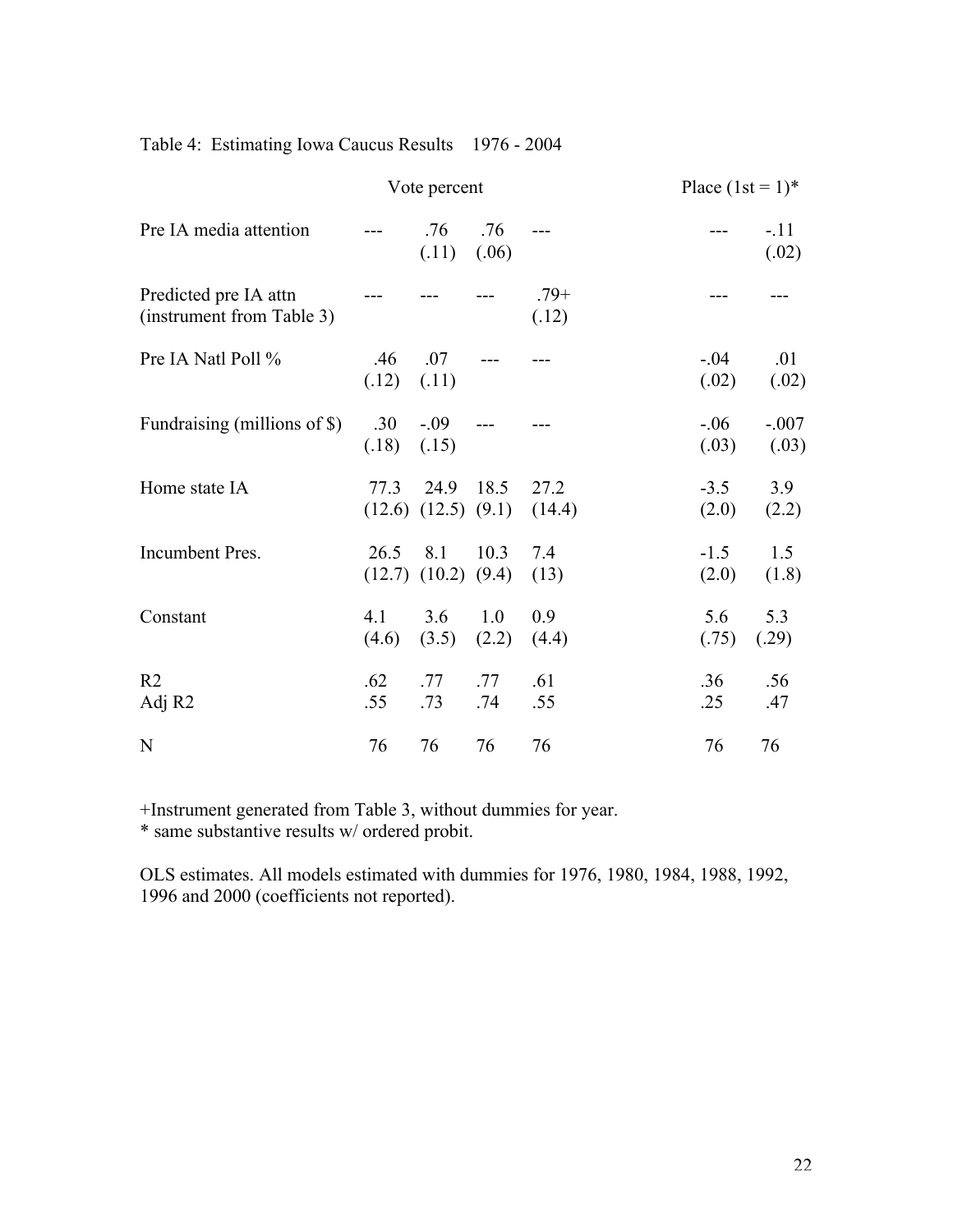| Table 5: Estimates of New Hampshire Primary Results, 1976 - 2004 |  |  |  |
|------------------------------------------------------------------|--|--|--|
|------------------------------------------------------------------|--|--|--|

|                           | vote share |        | win NH?* | place in NH+<br>$(1 = 1st)$ |
|---------------------------|------------|--------|----------|-----------------------------|
| Iowa vote %               | .39        | .42    | .043     | $-.067$                     |
|                           | (.09)      | (.09)  | (.025)   | (.015)                      |
| Change Media Attn (%)     |            | .31    | 2.3      | $-.67$                      |
| (pre IA to post IA)       |            | (.14)  | (4.1)    | (.26)                       |
| Pre-Iowa Natl Poll %      | .47        | .47    | .048     | $-.041$                     |
|                           | (.12)      | (.11)  | (.032)   | (.018)                      |
| Fundraising (millions \$) | $-19$      | $-.13$ | $-.041$  | .002                        |
|                           | (.17)      | (.17)  | (.051)   | (.027)                      |
| From nearby state         | 11.9       | 9.6    | 2.3      | $-1.3$                      |
|                           | (4.2)      | (4.2)  | (1.1)    | (0.7)                       |
| Constant                  | 2.9        | 2.3    | $-4.1$   | 5.8                         |
|                           | (4.1)      | (4.0)  | (1.5)    | (.45)                       |
|                           |            |        |          |                             |
| R <sub>2</sub>            | .63        | .66    |          | .51                         |
| Adj R <sub>2</sub>        | .56        | .59    |          | .43                         |
| pseudo R2                 |            |        | .28      |                             |
| N                         | 76         | 76     | 76       | 76                          |

\* Logit estimates.

+same substantive results via ordered probit.

All models estimated with dummies for 1976, 1980, 1984, 1988, 1992, 1996 and 2000 (not reported).